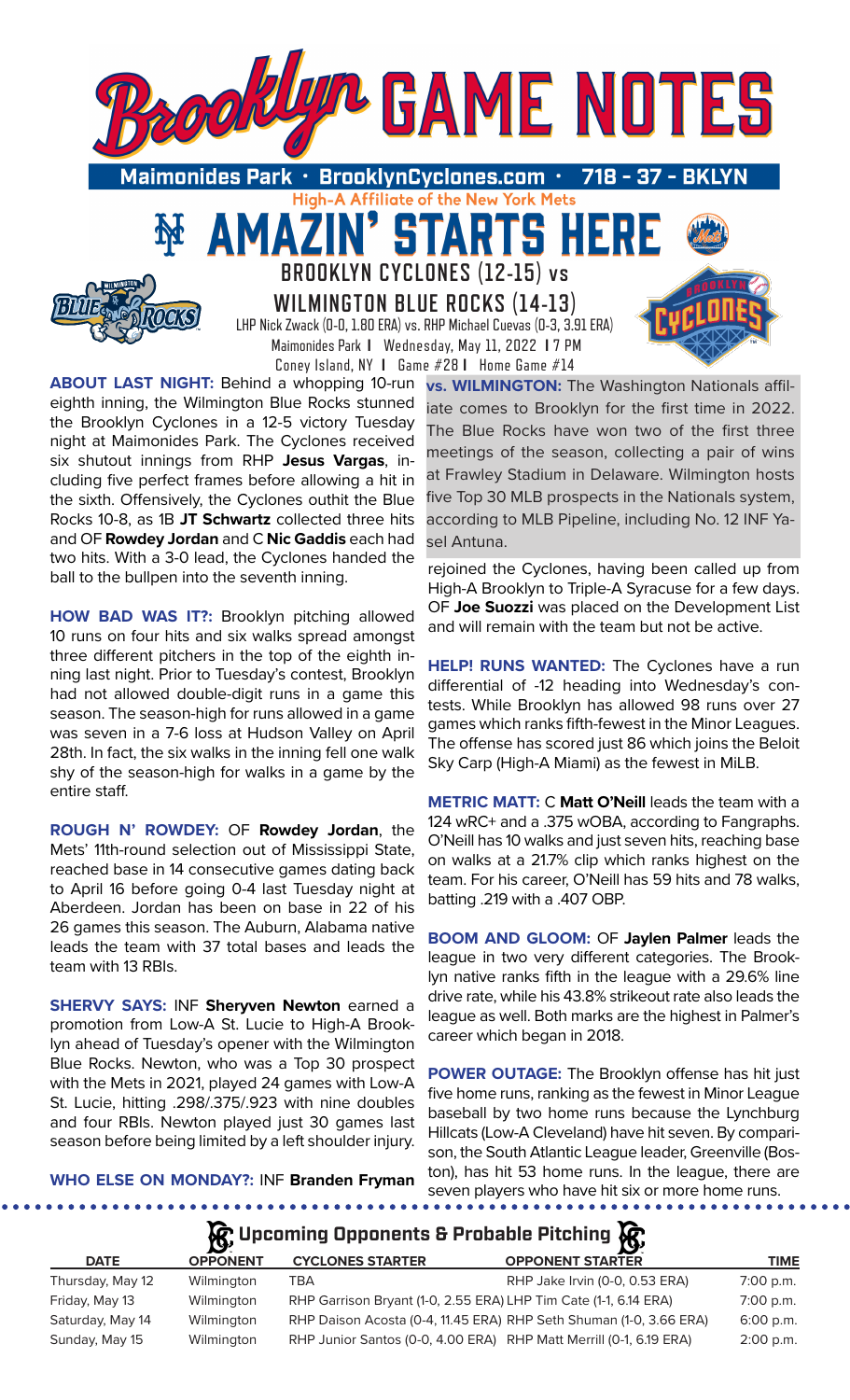### **MAY 11 VS WILMINGTON STARTING PITCHER PAGE 2**

# 29 NICK SWACK LHP

**Height:** 6-4 **Weight:** 230 **Bats**: Left **Throws**: Left **Date of Birth:** August 1, 1998 **Age**: 21 **Hometown:** Monticello, MN **How Obtained:** Mets 17th round pick, 2021 **College: Xavier (OH)**

**SWACKING TOUR:** Nick Swack makes second High-A start today, facing the Wilmington Blue Rocks.

**SWEET STRIKEOUT SUCCESS:** Swack tossed just 12 2/3 innings with Low-A St. Lucie, making two starts and two other relief appearances, striking out 24 batters. The southpaw's  $\frac{\text{part}}{48}$ strikeout rate was 46% in the Florida State League with a  $4/15$ 3.8% walk rate. **DATE OPP DEC IP H R ER BB K HR AVG** 4/8 @ DBT W 3.0 5 4 3 0 7 0 .333 4/15 CLR L 0.2 4 4 4 0 2 1 .429 4/21 @ JUP 5.0 2 0 0 1 6 0 .306 4/27 DBT 4.0 3 0 0 1 9 0 .280

**YEAR ONE:** After his draft selection mid-summer in 2021, Swack reported to Florida to pitch for the Complex team making five relief appearances with 13 strikeouts and two walks over just seven total frames.

**BIG EAST BEST:** Swack earned Big East Conference First-Team accolades after his 2021 campaign for the Xavier Musketeers, tossing a team-high 80 innings. He finished his Xavier career with the 12th-most wins in team history (15) and the sixth-most strikeouts in school history (214).

**X MARKS THE SPOT:** Xavier has produced two Hall of Famers, baseball legend Frank Robinson who spent 21 years in the Major Leagues with Cincinnati, Baltimore, Los Angeles (NL), California, and Cleveland. Robinson enrolled in Xavier after his first MLB season, however. On the pitching side, Jim Bunning, who pitched 591 games in the big leagues, represents the most famous arm out of the small Cincinnati college.

**MINNESOTA!:** The lefty hails from Monticello, Minnesota where he played baseball, hockey, and was the quarterback on his high school football team. He is the only player from his high school - Monticello High School - to ever play professional baseball.

| I, |              |       |            |
|----|--------------|-------|------------|
| ı, |              |       |            |
| С  | $K\%$        | BB%   | HR/9       |
|    | 22.2%        | 11.1% | 0.00       |
| ŀ. | <b>BABIP</b> | GB%   | <b>FIP</b> |
|    |              |       |            |

.167 50% 3.45

| ZWACK'S SEASON AND CAREER HIGHS |                              |                            |  |  |
|---------------------------------|------------------------------|----------------------------|--|--|
| 2022 Season                     |                              | Career                     |  |  |
| 9 (4/27 at Daytona)             | <b>Strikeouts</b>            | 9 (4/27/22 at Daytona)     |  |  |
| None                            | <b>Double Digit K Games</b>  | None                       |  |  |
| 5 (4/8 at Daytona)              | <b>High Hits, Game</b>       | 5 (4/8/22 at Daytona)      |  |  |
| 1 (4/15 vs. Clearwater)         | High HR, Game                | 1 (4/15/22 vs. Clearwater) |  |  |
| 4 (2x, 4/15 vs. Clearwater)     | <b>High Runs, Game</b>       | 4 (2x, 4/15/22 vs. CLR)    |  |  |
| 2 (5/4 at Aberdeen)             | <b>High Walks, Game</b>      | 2 (5/4/22 at Aberdeen)     |  |  |
| 5 (2x, 5/4 at Aberdeen)         | <b>Innings Pitched, Game</b> | 5 (2x, 5/4 at Aberdeen)    |  |  |
| None                            | <b>Complete Games</b>        | None                       |  |  |
| None                            | <b>Shutouts</b>              | None                       |  |  |

|                  |           |                    |           |            |    |            |      |     |           |            |            |                                             |            | <b>CYCLONES STARTING PITCHER BREAKDOWN</b>            |    |    |    |     |     |    |            |
|------------------|-----------|--------------------|-----------|------------|----|------------|------|-----|-----------|------------|------------|---------------------------------------------|------------|-------------------------------------------------------|----|----|----|-----|-----|----|------------|
|                  |           |                    |           |            |    |            |      |     |           |            |            | <b>STARTER</b>                              |            | <b>GS Quality StartsRun SupportRS/Start BC Record</b> |    |    |    |     |     |    |            |
|                  |           |                    |           |            |    |            |      |     |           |            |            | Acosta                                      |            | 5                                                     |    |    |    |     | 1.4 |    | $0-5$      |
|                  |           |                    |           |            |    |            |      |     |           |            |            | Bryant                                      |            | っ                                                     | 0  |    | 10 |     | 3.3 |    | $2 - 0$    |
|                  |           | <b>CATCHER ERA</b> |           |            |    |            |      |     |           |            |            | Chacin                                      |            |                                                       | O  |    | 18 |     | 4.5 |    | $3-1$      |
| <b>NAME</b>      | G         | ER                 |           | <b>INN</b> |    | <b>ERA</b> |      |     |           |            |            | Griffin                                     |            |                                                       |    |    | 8  |     | 4.0 |    | $2 - 0$    |
|                  |           |                    |           |            |    |            |      |     |           |            |            | Ocampo                                      |            | 3                                                     |    |    | 9  |     | 3.0 |    | $1 - 2$    |
| Gaddis           | 9         | 36                 |           | 76         |    |            | 4.26 |     |           |            |            | Rojas                                       |            |                                                       |    |    | 10 |     | 3.3 |    | $2 - 1$    |
| Mena             | 9         | 26                 |           | 74         |    |            | 3.16 |     |           |            |            | Santos                                      |            | 6                                                     |    |    | 12 |     | 2.0 |    | $1 - 5$    |
| O'Neill          | 9         | 26                 |           | 62         |    |            | 3.77 |     |           |            |            | Vargas                                      |            |                                                       |    |    | 5  |     | 5.0 |    | $O-1$      |
|                  |           |                    |           |            |    |            |      |     |           |            |            | Zwack                                       |            |                                                       | 0  |    | 9  |     | 9.0 |    | $1-0$      |
|                  |           |                    |           |            |    |            |      |     |           |            |            | <b>BROOKLYN CYCLONES PITCHING BREAKDOWN</b> |            |                                                       |    |    |    |     |     |    |            |
|                  | W-L       | <b>ERA</b>         | IP        | н          | R  | ER         | BB   | к   | <b>HR</b> | <b>AVG</b> |            | W-L                                         | <b>ERA</b> | IP                                                    | н  | R  | ER | BB  | К   | HR | <b>AVG</b> |
| <b>STARTERS</b>  | $2 - 12$  | 4.10               | 98.2      | 88         | 54 | 45         | 43   | 97  | 3         |            | .238 HOME  | $8 - 5$                                     | 3.58       | 113.0                                                 | 86 | 46 | 45 | 50  | 124 | 3  | .208       |
| <b>RELIEVERS</b> | $10 - 3$  | 3.16               | 122.1     | 91         | 44 | 43         | 66   | 143 | 4         |            | .206 ROAD  | $4 - 10$                                    | 3.58       | 108.0                                                 | 93 | 52 | 43 | 59  | 116 | 4  | .234       |
| <b>TOTAL</b>     | $12 - 15$ | 3.58               | 221.0 179 |            | 98 | 88         | 109  | 240 | 7         |            | .221 TOTAL | $12 - 15$                                   | 3.58       | 221.0 179                                             |    | 98 | 88 | 109 | 240 |    | .221       |
|                  |           |                    |           |            |    |            |      |     |           |            |            |                                             |            |                                                       |    |    |    |     |     |    |            |

**BULLPEN NOTES** -Brooklyn's bullpen has struck out 143 over 122.1 innings to start the season, allowing just 43 earned runs (3.16 ERA) with a 28% strikeout rate and 13% walk rate.



|             | <b>2022 GAME-BY-GAME</b> |            |     |               |                |    |               |   |          |            |
|-------------|--------------------------|------------|-----|---------------|----------------|----|---------------|---|----------|------------|
|             | High-A St. Lucie         |            |     |               |                |    |               |   |          |            |
| <b>DATE</b> | <b>OPP</b>               | <b>DEC</b> | ΙP  | н             | R              | ER | BB            | к | ΗR       | <b>AVG</b> |
| 5/4         | @ ABD                    |            | 5.0 | $\mathcal{P}$ | $\overline{1}$ |    | $\mathcal{P}$ | 4 | $\Omega$ | .125       |

**Low-A St. Lucie**<br>**OPP DEC IP HR** 

| $\mathbb K$ |  |  |  |
|-------------|--|--|--|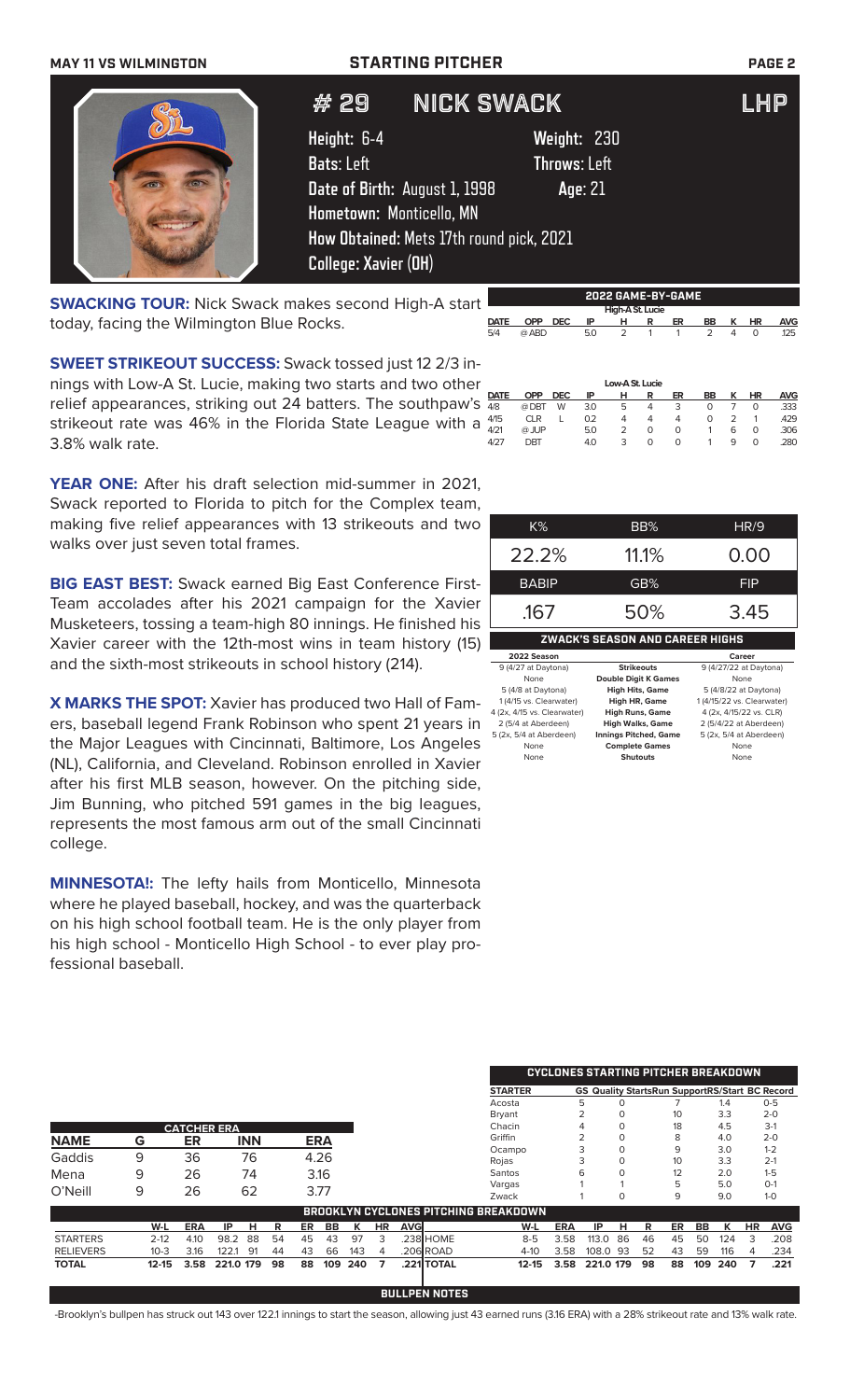### **MAY 11 VS WILMINGTON BATTING PAGES PAGE 3**

| I# 22 BRANDEN FRYMAN - INF |                                        |                         | .143. O HR. 3 RBI. .116 wOBA. wRC+ -39                                                                                                                   |
|----------------------------|----------------------------------------|-------------------------|----------------------------------------------------------------------------------------------------------------------------------------------------------|
| <b>Last Game: DNP</b>      | Home:                                  | Last HR:                | <b>Season High, Hits: 1(5/4 at ABD)</b>                                                                                                                  |
| $RISP: 1-4$                | <b>Road: 1-7</b>                       | <b>Multi-Hit Games:</b> | Season High, Runs:                                                                                                                                       |
| <b>Streak:</b> 1 G (1-4)   | <b>On-base Streak: 1 G (5/4-pres.)</b> | <b>Multi-RBI Games:</b> | <b>Season High, RBI:</b> 3 (5/4 at ABD)                                                                                                                  |
|                            |                                        |                         | Season High, SB:                                                                                                                                         |
| hitting 120.               |                                        |                         | • Enters his fourth year in the Mets organizationreceived from Double-A Binghamton on Monday, May 2Was 3-for-25 in eight games with Double-A Binghamton, |

• Played 69 games with Low-A St. Lucie in 2021, posting a .229/.297/.309 slash line with 11 doubles, three home runs, 26 RBIs before promotion to Brooklyn 9/15, playing five games

• Won a title with the 2019 NYPL Champion Brooklyn Cyclones...Drafted in the 21st round of the 2019 MLB Draft out of Samford...Son of former big leaguer Travis Fryman who is a current coach in the Cleveland system as the Special Assistant of Player Development, Infield

| #1                         | NIC GADDIS - C/3B                  |                                        |                                                 | .175, O HR, 9 RBI, .253 wOBA, wRC+ 47                |
|----------------------------|------------------------------------|----------------------------------------|-------------------------------------------------|------------------------------------------------------|
|                            | <b>Last Game: 2-5, 2B, RBI</b>     | <b>Home: 7-31</b>                      | Last HR:                                        | <b>Season High, Hits:</b> $2$ ( $2x$ , $5/4$ at ABD) |
| <b>RISP:</b> 5-17 $(.294)$ |                                    | <b>Road: 4-32</b>                      | <b>Multi-Hit Games: 3 (5/10 vs. Wilmington)</b> | <b>Season High, Runs: 2 (4/16 at JS G2)</b>          |
|                            | <b>Hitting Streak:</b> $2 G (3-9)$ | <b>On-Base Streak:</b> 3 G (5/4-pres.) | <b>Multi-RBI Games:</b> 2 (5/4 at Aberdeen)     | <b>Season High, RBI:</b> $2$ ( $2x$ , $5/4$ at ABD)  |
|                            |                                    |                                        |                                                 | Season High, SB:                                     |

• Enters his fourth year in the Mets organization...Made stops in Low-A St. Lucie, High-A Brooklyn, and Double-A Binghamton in 2021…totaled 48 games.

• Returns to Coney Island where he was a member of the 2019 Cyclones for 15 games before being transferred to the GCL Mets.

• Hit a combined .192 across 40 games in 2019 with Brooklyn and the GCL Mets

• Drafted by the Mets in the 16th round of the 2019 MLB Draft out of Jacksonville State...Hails from Trenton, GA.

| $#$ 26 $ $ ROWDEY JORDAN - OF $ $                                                            |                                          |                                                                                                                                                           | .253, 0 HR, 13 RBI, .347 w0BA, wRC+ 106                                                                                                                                     |
|----------------------------------------------------------------------------------------------|------------------------------------------|-----------------------------------------------------------------------------------------------------------------------------------------------------------|-----------------------------------------------------------------------------------------------------------------------------------------------------------------------------|
| <b>Last Game: 2-5, 2 2B, 2 RBI</b><br><b>RISP:</b> $8-28$ (.286)<br><b>Streak:</b> 2 G (3-9) | <b>Home: 11-49</b><br><b>Road: 13-46</b> | Last HR:<br><b>Multi-Hit Games:</b> 4 (5/10 vs. Wilmington)<br><b>On-Base Streak:</b> 2 G (5/10vs. WIL) <b>Multi-RBI Games:</b> 3 (4/22 at Hudson Valley) | <b>Season High, Hits: 4 (4/22 at HV)</b><br>Season High, Runs: 2 (4/22 at HV)<br><b>Season High, RBI:</b> $3$ (2x, $4/22$ at HV)<br><b>Season High, SB:</b> $2(4/20$ at HV) |

• Enters second year with the Mets organization…Selected in the 11th Round in the 2021 MLB Draft out of Mississippi State

• Appeared in 30 games with Low-A St. Lucie in 2021…Drove in 13 runs with five extra-base hits…

• Won the 2021 College World Series with Mississippi State….Named to the College World Series All-Tournament Team…Second-Team All-SEC selection…One of five Bulldogs selected in the 2021 MLB Draft…Born William Kevin Jordan.

| $#12$ BRANDON McILWAIN - OF      |                    |                                                                                            | .234, 1 HR, 5 RBI, .316 wOBA, wRC+ 87         |
|----------------------------------|--------------------|--------------------------------------------------------------------------------------------|-----------------------------------------------|
| <b>Last Game: 1-3, 2B, R, SB</b> | <b>Home: 11-33</b> | <b>Last HR:</b> 4/17 vs. Jersey Shore                                                      | <b>Season High, Hits: 3 (4/26 vs. BG)</b>     |
| <b>RISP:</b> 5-26 (.192)         | <b>Road: 4-31</b>  | <b>Multi-Hit Games:</b> 4 (4/30 vs. Bowling Green)                                         | <b>Season High, Runs:</b> $1(2x, 5/4$ at ABD) |
| <b>Streak: 1 G (1-3)</b>         |                    | <b>On-Base Streak:</b> 1 G (5/10vs. WIL) <b>Multi-RBI Games:</b> 1 (4/26 at Bowling Green) | <b>Season High, RBI:</b> 2 (4/26 vs. BG)      |
|                                  |                    |                                                                                            | <b>Season High, SB:</b> 1(5x, 5/10 vs. WIL)   |

• Enters his second season as a member of the Mets organization… Played 2021 season with Low-A St. Lucie…batted .250 with seven home runs in 74 games • Played collegiately at California…dual sport athlete competing in football and baseball…Played in 10 games with two starts at QB for Cal in 2018…threw for two touchdowns, while running for four more

• Signed as a non-drafted free agent on June 18, 2020 with the New York Mets

• Drafted by the Miami Marlins in the 26th round (771st overall) in the 2019 MLB Draft but did not sign

| $#7$ JOSE MENA - C           |                                        |                                                    | .300. 1 HR. 8 RBI. .333 WOBA. WRC+ 98           |
|------------------------------|----------------------------------------|----------------------------------------------------|-------------------------------------------------|
| Last Game: 0-4. BB           | <b>Home: 11-32</b>                     | <b>Last HR:</b> 5/8 at Aberdeen                    | <b>Season High, Hits: 2 (5x, 5/8 at ABD G2)</b> |
| <b>RISP:</b> $4-17$ $(.235)$ | <b>Road: 4-18</b>                      | <b>Multi-Hit Games:</b> 5 (5/8 at Aberdeen G2)     | <b>Season High, Runs:</b> 1(2x, 5/8 at ABD G2)  |
| Streak:                      | <b>On-Base Streak: 2 G (5/8-pres.)</b> | <b>Multi-RBI Games:</b> 2 (4/29 vs. Bowling Green) | <b>Season High, RBI:</b> 2 (2x, 4/29 vs. BG)    |
|                              |                                        |                                                    | Season High, SB:                                |

• Enters his seventh season with the Mets organization… Played in 31 games across High-A Brooklyn and AA Binghamton in 2021

• Won the NYPL Title with Brooklyn in 2019

• Born in Cotui, Dominican Republic…One of the oldest cities in Americas, founded in 1505…Average temperature in 90 degrees.

Signed as an International free agent on June 22, 2016

| # 20 TANNER MURPHY - OF  |                        |                         | .172, 0 HR, 2 RBI, .236 w0BA, wRC+ 37              |
|--------------------------|------------------------|-------------------------|----------------------------------------------------|
| Last Game: DNP           | <b>Home: 3-17</b>      | Last HR:                | <b>Season High, Hits: 1(5x, 5/4 at ABD)</b>        |
| <b>RISP: 1-13 (.091)</b> | <b>Road: 2-12</b>      | <b>Multi-Hit Games:</b> | <b>Season High, Runs:</b> $1(4/29 \text{ vs. BG})$ |
| Streak:                  | <b>On-Base Streak:</b> | <b>Multi-RBI Games:</b> | <b>Season High, RBI:</b> $1(2x, 5/4$ at ABD)       |
|                          |                        |                         | Season High, SB:                                   |
|                          |                        |                         |                                                    |

• Enters his fourth year with the Mets organization in 2022… Split the 2021 season between Low-A St. Lucie and High-A Brooklyn…drove in 19 runs in 44 games between the two levels

• Selected by the Mets in the 18th round in the 2019 MLB Draft…Played 40 games with ROA Kingsport in 2019

• Starred at North Florida…2019 ASUN Baseball Scholar Athlete of the Year…Set the UNF career stolen base record…11th outfielder drafted in school history.

| #8 SHERVYEN NEWTON - INF                              |                                                                                   |                                     | .000, 0 HR, 0 RBI, .297 w0BA, wRC+ 75                                             |
|-------------------------------------------------------|-----------------------------------------------------------------------------------|-------------------------------------|-----------------------------------------------------------------------------------|
| <b>Last Game: 0-3, 2 BB</b><br>$RISP: 0-1$<br>Streak: | Home: $0-3$<br>Road:<br><b>On-base streak: 1 G (5/10vs. WIL) Multi-RBI Games:</b> | Last HR:<br><b>Multi-Hit Games:</b> | Season High, Hits:<br>Season High, Runs:<br>Season High, RBI:<br>Season High, SB: |

• Enters his eighth year in the New York Mets organization in 2022...received promotion from Low-A St. Lucie on May 10

- In 24 games with Low-A St. Lucie, Newton hit .298 with four home runs and 16 RBIs with a .375 OBP and nine double
- Entered 2021 as a Top 30 Mets prospect, ranked No. 26 according to MLB Pipeline, but was injured and limited to 30 games last season with left shoulder inj. • Enters the 2022 season with 296 professional games under his belt, spent 2019 with Low-A Columbia at full season ball for the first time
- Signed for \$50,000 out of the Netherlands in July of 2015

| $#15$ MATT D'NEILL - C                       |                                                          |                                                         | .206, 0 HR, 1 RBI, .375 w0BA, wRC+ 124                                                       |
|----------------------------------------------|----------------------------------------------------------|---------------------------------------------------------|----------------------------------------------------------------------------------------------|
| Last Game: DNP<br><b>RISP:</b> 1-10 $(.100)$ | <b>Home: 0-15</b><br><b>Road: 7-19</b>                   | Last HR:<br><b>Multi-Hit Games: 2 (5/3 at Aberdeen)</b> | <b>Season High, Hits: 2 (2x, 5/3 at ABD)</b><br><b>Season High, Runs:</b> $3(4/22$ at $HV$ ) |
| <b>Streak: 2 G (2-5)</b>                     | <b>On-base streak:</b> 5 G (4/29-pres.) Multi-RBI Games: |                                                         | <b>Season High, RBI:</b> 1(5/3 at ABD)<br>Season High, SB:                                   |

• Enters his fourth year in the Mets organization...Enters his first year in High-A after spending 2021 with the Low-A St. Lucie Mets

• Hit .187 with Low-A St. Lucie in 52 games with a .401 on-base percentage...has had a .405 career on-base percentage in 85 professional games

• Drafted by the Mets in the 20th round of the MLB Draft out of the University of Pennsylvania.

• Named Unanimous First-Team All-Ivy in 2019

|                                       | $# 9$ JAYLEN PALMER - INF/OF |                                                            |                                             | .141, 0 HR, 2 RBI, .245 w0BA, wRC+ 42        |  |
|---------------------------------------|------------------------------|------------------------------------------------------------|---------------------------------------------|----------------------------------------------|--|
| <b>Last Game: <math>1-4</math>. R</b> |                              | <b>Home: 4-25</b>                                          | Last HR:                                    | <b>Season High, Hits: 2 (2x, 5/4 at ABD)</b> |  |
| <b>RISP:</b> $2-16$ (.125)            |                              | <b>Road:</b> 5-39                                          | <b>Multi-Hit Games:</b> 2 (5/4 at Aberdeen) | Season High, Runs: 1 (4x, 5/10 vs. WIL)      |  |
| Streak:                               |                              | <b>On-base streak: 1 G (5/10 vs. WIL) Multi-RBI Games:</b> |                                             | <b>Season High, RBI:</b> $1(2x, 5/4$ at ABD) |  |
|                                       |                              |                                                            |                                             | <b>Season High, SB:</b> $1(5x, 5/4$ at ABD)  |  |

• Enters his fifth year in the Mets organization...No. 14 prospect in the Mets system, according to *MLB Pipeline*...Experienced first full season in 2021, playing 66 games with Low-A St. Lucie before an August promotion to High-A to play 39 games with Brooklyn

• Spent 2018 and 2019 with short season teams in the GCL and Kingsport

• Drafted in the 22nd round of the 2018 MLB Draft out of Holy Cross (NY) High School in Flushing as one of four ever in school history to be drafted directly from high school...\$200K signing bonus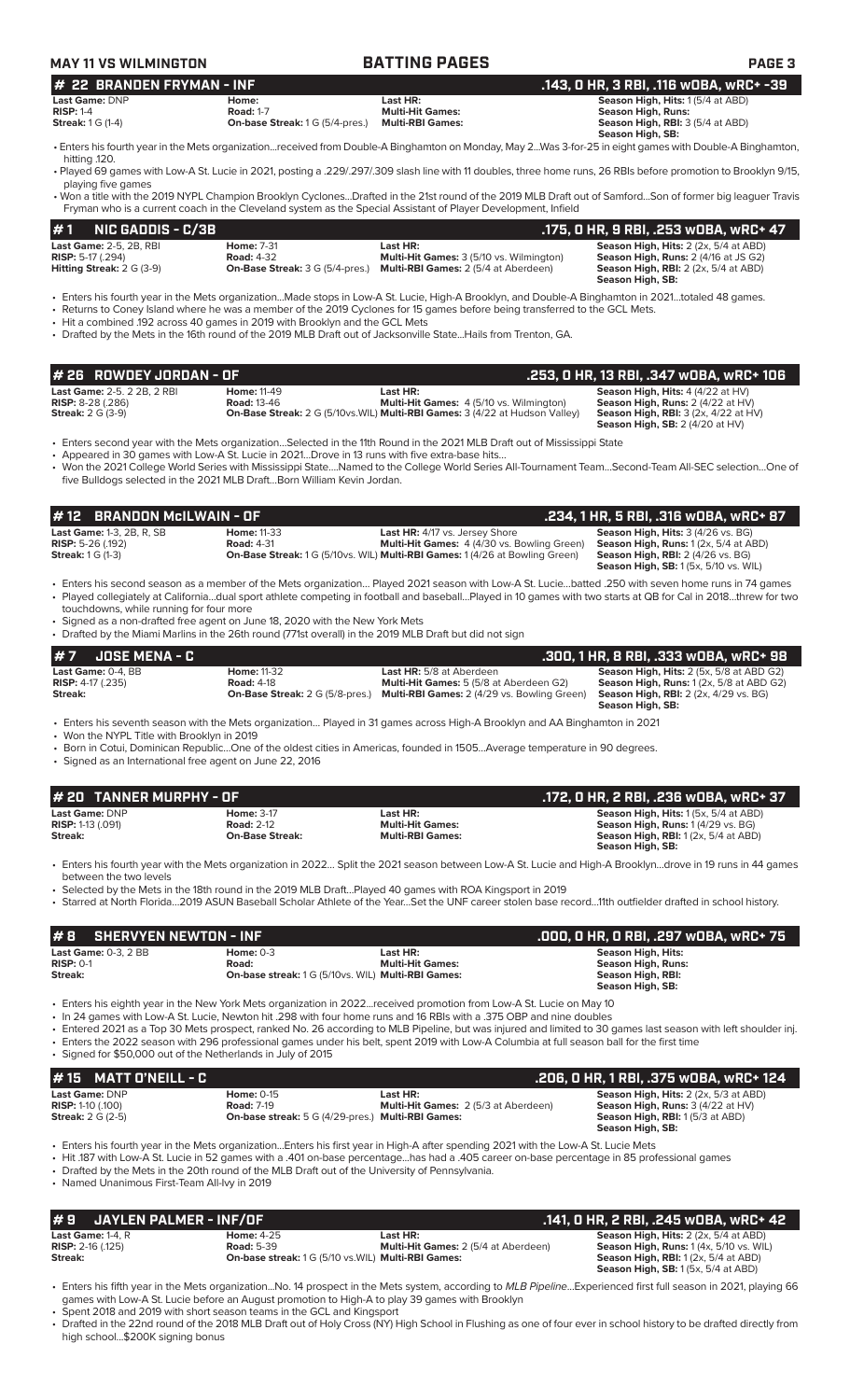| <b>MAY 11 VS WILMINGTON</b>                                                                                                                                                                                                                                                                                                       |                                                                           | <b>BATTING PAGES</b>                                                                                                                                                                                                                                                                                                                                                               | PAGE 4                                                                                                                                                          |
|-----------------------------------------------------------------------------------------------------------------------------------------------------------------------------------------------------------------------------------------------------------------------------------------------------------------------------------|---------------------------------------------------------------------------|------------------------------------------------------------------------------------------------------------------------------------------------------------------------------------------------------------------------------------------------------------------------------------------------------------------------------------------------------------------------------------|-----------------------------------------------------------------------------------------------------------------------------------------------------------------|
| #4<br><b>JOSE PEROZA - INF</b>                                                                                                                                                                                                                                                                                                    |                                                                           |                                                                                                                                                                                                                                                                                                                                                                                    | .192, 0 HR, 5 RBI, .231 wOBA, wRC+ 34                                                                                                                           |
| Last Game: 1-3, RBI, 2 BB<br>RISP: 5-20 (.250)<br><b>Streak: 2 G (3-6)</b>                                                                                                                                                                                                                                                        | <b>Home: 7-33</b><br><b>Road: 8-45</b><br>On-base streak: 2 G (5/8-pres.) | Last HR:<br>Multi-Hit Games: 3 (5/8 at Aberdeen)<br><b>Multi-RBI Games:</b>                                                                                                                                                                                                                                                                                                        | Season High, Hits: 2 (3x, 5/8 at ABD)<br>Season High, Runs: 2 (2x, 5/4 at ABD)<br>Season High, RBI: 1 (5x, 5/10 vs. WIL)<br><b>Season High, SB:</b>             |
|                                                                                                                                                                                                                                                                                                                                   |                                                                           | · Enters his seventh year in the Mets organizationAdvanced to Low-A St. Lucie in 2021 slashing .274/.404/.442Spent the final 38 qames of the season with                                                                                                                                                                                                                           |                                                                                                                                                                 |
| the Cyclones, where he hit five home runs<br>• Part of Brooklyn's 2019 New York-Penn League Championship Team.<br>· Signed as non-drafted international free agent signing on July 2, 2016 from Venezuela.                                                                                                                        |                                                                           | • Ranked as the No. 19 prospect in the Mets farm system, according to Baseball America and the No. 29 prospect according to MLB Pipeline                                                                                                                                                                                                                                           |                                                                                                                                                                 |
| <b>WILMER REYES - UTL</b><br>#2                                                                                                                                                                                                                                                                                                   |                                                                           |                                                                                                                                                                                                                                                                                                                                                                                    | .222, 1 HR, 11 RBI, .259 wOBA, wRC+ 51                                                                                                                          |
| Last Game: 0-5<br><b>RISP: 7-29 (.241)</b><br>Streak:                                                                                                                                                                                                                                                                             | <b>Home: 15-52</b><br><b>Road: 7-47</b><br>On-base streak:                | Last HR: 4/30 vs. Bowling Green<br>Multi-Hit Games: 5 (4/30 vs. Bowling Green)<br>Multi-RBI Games: 3 (5/8 at ABD - G1)                                                                                                                                                                                                                                                             | Season High, Hits: 3 (2x, 4/28 vs. BG)<br>Season High, Runs: 3 (4/30 vs. BG)<br><b>Season High, RBI: 5 (4/28 vs. BG)</b><br>Season High, SB: 1(2x, 4/26 vs. BG) |
| Binghamton.<br>• 23 year old hails from Mao, Dominican Republic                                                                                                                                                                                                                                                                   |                                                                           | • Enters his seventh year in the Mets organizationWon a New York-Penn League title with Brooklyn in 2019<br>• Reinstated to Brooklyn from rehab assignment with FCL Mets late in 2021 when SS Ronny Mauricio and OF Antoine Duplantis were promoted to Double-A<br>• Hit .323 with a .350 on-base percentage in 2019 as the top hitter on the 2019 NYPL Champion Brooklyn Cyclones |                                                                                                                                                                 |
| # 23 MATT RUDICK - OF                                                                                                                                                                                                                                                                                                             |                                                                           |                                                                                                                                                                                                                                                                                                                                                                                    | .184, 0 HR, 1 RBI, .314 wOBA, wRC+ 85                                                                                                                           |
| Last Game: DNP<br><b>RISP: 1-10</b><br><b>Streak: 3 G (4-9)</b>                                                                                                                                                                                                                                                                   | <b>Home: 6-18</b><br><b>Road: 1-20</b>                                    | Last HR:<br>Multi-Hit Games: 1 (4/28 vs. Bowling Green)<br>On-base streak: 3 G (4/27-pres.) Multi-RBI Games: 1 (4/28 vs. Bowling Green)                                                                                                                                                                                                                                            | Season High, Hits: 2 (4/28 vs. BG)<br>Season High, Runs: 2 (3x, 4/28 vs. BG)<br>Season High, RBI: 1(4/28 vs. BG)<br><b>Season High, SB: 2 (4/20 at HV)</b>      |
| • Drafted in the 13th Round in the 2021 MLB DraftStarred collegiately at San Diego State<br>• Named First-Team All-Mountain West selection in 2021 Hit .410 as a Redshirt-Junior<br>• Member of the 15u USA Baseball national team<br>• Scripps Rach alumni include SNL cast member Kyle Mooney and PGA golfer Xander Schauffele. |                                                                           | • Enters his second year with the Mets organizationplayed 21 games with the FCL Mets, hitting. 303 (23-76) with a .404 OBP.                                                                                                                                                                                                                                                        |                                                                                                                                                                 |
| <b>WARREN SAUNDERS - INF</b><br># 10                                                                                                                                                                                                                                                                                              |                                                                           |                                                                                                                                                                                                                                                                                                                                                                                    | .213, 0 HR, 2 RBI, .288 wOBA, wRC+ 69                                                                                                                           |
| Last Game: DNP<br><b>RISP: 2-10</b>                                                                                                                                                                                                                                                                                               | <b>Home: 7-25</b><br><b>Road: 3-19</b>                                    | Last HR:<br>Multi-Hit Games: 3 (5/5 at Aberdeen)                                                                                                                                                                                                                                                                                                                                   | Season High, Hits: 2 (3x, 5/5 at ABD)<br>Season High, Runs: 2 (4/29 vs. BG)                                                                                     |

**RISP:** 2-10 **Road:** 3-19 **Multi-Hit Games:** 3 (5/5 at Aberdeen) **Season High, Runs:** 2 (4/29 vs. BG) **Streak: On-base streak:** 7 (4/26-pres.) **Multi-RBI Games: Season High, RBI:** 1 (2x, 4/30 vs. BG)

ranked second in total bases (105) behind Top-10 Mets prospect Alex Ramirez…plays outfield and all four infield positions

two steals...*MLB Pipeline* ranks Schwartz as the number 19 overall prospect in the Mets organization.

• Enters his fifth year in the Mets organization and third season…Played his first full season in 2021 with the Low-A St. Lucie Mets and led the team in hits (84) and

• Recent players from the Bahamas include Miami's Jazz Chisholm and Antoan Richardson, famous for scoring from second base on Derek Jeter's walk-off single

• Enters his second year in the Mets organization…Saw first professional action in 2021 with Low-A St. Lucie…Appeared in 25 games with an OBP of .320 and

**Last Game:** 3-5, 2B, RBI **Home:** 13-39 (.333) **Last HR:** 4/12 vs. Jersey Shore **Season High, Hits:** 3 (2x, 5/10 vs. WIL) **RISP:** 7-25 (.280) **Road:** 7-47 (.149) **Multi-Hit Games:** 6 (5/10 vs. Wilmington) **Season High, Runs:** 3 (4/26 vs. BG)<br>**Streak:** 1 G (3-5) **On-base streak: 1** G (5/10-pres.) **Multi-RBI Games:** 2

**# 3 JT SCHWARTZ - INF**<br> **143 Last Game:** 3-5, 2B, RBI<br> **144 East Game:** 3-5, 2B, RBI<br> **147 (149)**<br> **145 East HR:** 4/12 vs. Jersey Shore<br> **147 (149)**<br> **145 Edges)**<br> **1476 Codi**<br> **1476 Codi**<br> **149** Multi-Hit Games: 6 (5/1

**Season High, Runs: 2** (4/29 vs. BG)<br> **Season High, Runs: 2** (4/29 vs. BG)<br> **Season High, Runs: 2** (4/29 vs. BG)<br> **Season High, RBI:** 1 (2x, 4/30 vs. BG)<br> **Season High, RBI:** 1 (2x, 4/30 vs. BG)<br> **Season High, SB:** 

**Season High, Hits:** 3 (2x, 5/10 vs. WIL)<br>**Season High, Runs:** 3 (4/26 vs. BG)<br>**Season High, RBI:** 2 (2x, 4/20 at HV)<br>**Season High, SB:** 

• Drafted in the fourth round by the Mets in 2021 out UCLA…was named an All-American and won the Pac-12 batting title as a sophomore…His .396 average was the seventh highest in single-season UCLA history

• Signed as an international free agent in 2018 out of Grand Bahama, Bahamas

in his final game at Yankee Stadium.

• His UCLA teammate Kevin Kendall was also drafted by the Mets in 2021

# **Recent Home Run Chart**

| Date                 | Player                | <b>Opponent</b>                     |           | Exit Velo Launch Angle | Distance |
|----------------------|-----------------------|-------------------------------------|-----------|------------------------|----------|
| 4/12                 |                       | JT Schwartz vs. Jersey Shore        | $103$ mph | 23                     | 365 ft.  |
|                      |                       | 4/16 G2 Joe Suozzi vs. Jersey Shore |           |                        |          |
| 4/17                 |                       | Brandon McIlwain vs. Jersey Shore   |           |                        |          |
| 4/30                 |                       | Wilmer Reyes vs. Bowling Green      |           |                        |          |
| $5/8$ G <sub>2</sub> | Jose Mena at Aberdeen |                                     |           |                        |          |
|                      |                       |                                     |           |                        |          |
|                      |                       |                                     |           |                        |          |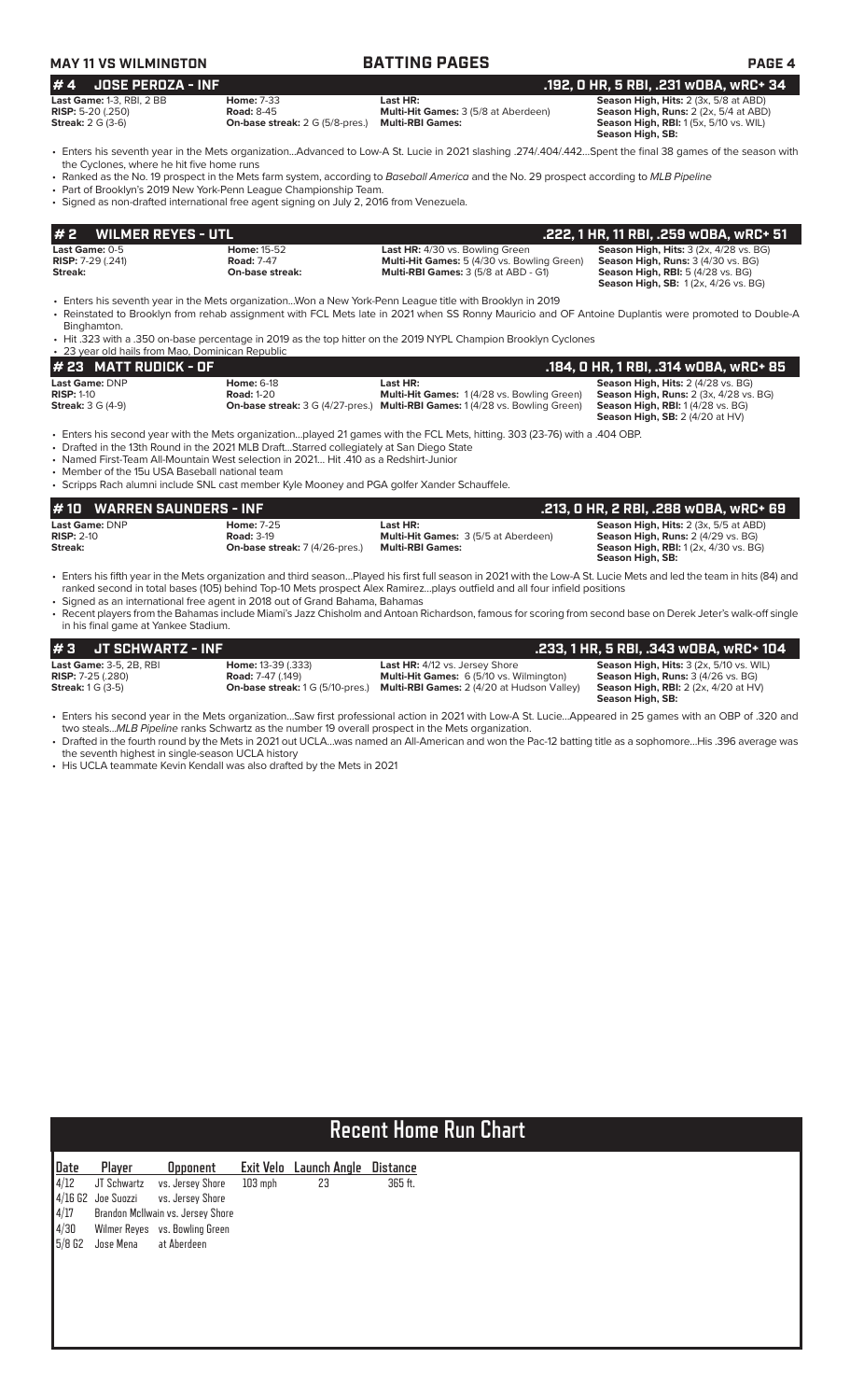### **MAY 11 VS WILMINGTON BULLPEN PAGE PAGE 5**

| #18                             | NOLAN CLENNEY - RHP |                               |               | 20.8 K%, 9.4 BB%, 7.62 ERA, 7 G |
|---------------------------------|---------------------|-------------------------------|---------------|---------------------------------|
| <b>Last App:</b> $5/10$ vs. WIL |                     | <b>Last Loss:</b> $5/3$ @ ABD | SV/OP (Last): | Holds:                          |
| Leadoff: 1-7                    |                     |                               |               |                                 |

- Enters his second year in the Mets organization...Received from Low-A St. Lucie on September 7
- Signed to a minor league deal on June 28, 2021....Made 13 relief apps for Low-A St. Lucie
- Pitched with Gary in 2021 and with Utica in 2019 and 2020 in independent baseball • 25 year old hails from Northville, Michigan...Attended NC State

| $\parallel$ # 36 $\parallel$ JUSTIN COURTNEY - RHP | 28.3 K%, 13.0 BB%, 2.61 ERA, 5 G    |        |
|----------------------------------------------------|-------------------------------------|--------|
| Last App: $5/8$ @ ABD G1 Last Loss:                | <b>SV/OP (Last):</b> 2/2 4/15 vs JS | Holds: |

**Leadoff:** 1-7

• Enters first season with the Mets organization…Signed on September 10, 2021

• Began career with the Angels organization…Pitched 43.0 IP across Rokand Low-A Inland Empire 66ers in 2021

• Played collegiately at Maine…Named Louisville Slugger Freshman All-American

|                                          | 50 K%, O BB%, 10.13 ERA, 2 G |        |
|------------------------------------------|------------------------------|--------|
| <b>Last App:</b> 5/10 vs. WIL Last Loss: | SV/OP (Last):                | Holds: |

• Enters his fifth year in the Mets organization...Drafted 31st round, 2018 Gulfport High School (MS) **Leadoff:**

• Promoted from Low-A St. Lucie to Brooklyn on May 2, striking out 17 with four walks 8 1/3 IP

- Spent 2021 with the GCL Mets (13 appearances) and Low-A St. Lucie (11 appearances)
- Pitched with GCL Mets in 2018 and Kingsport Mets in 2019 over first two years in pro ball

| 1 # 38      COLBY MORRIS  - RHP          | 26.5 K%, 20.6 BB%, 8.31 ERA, 7 G |        |
|------------------------------------------|----------------------------------|--------|
| <b>Last App:</b> 5/10 vs. WIL Last Loss: | SV/OP (Last):                    | Holds: |
| <b>Leadoff:</b> $0-4$                    |                                  |        |

• Enters his second season with the Mets organization…Signed by the club on March 19, 2021… •Pitched in 31 G across Low-A St. Lucie & High-A Brooklyn in 2021…struck out 65 batters in 55.1 IP • Played collegiately at Division III Middlebury College…Played two seasons of Independent baseball with the Gary SouthShore Railcats, Milwaukee Milkmen, and Chicago Deep Dish

| #17                 | <b>HUNTER PARSONS - RHP</b>      |            | 36.1 K%, 2.8 BB%, 0.00 ERA, 6 G |          |
|---------------------|----------------------------------|------------|---------------------------------|----------|
|                     | <b>Last App:</b> $5/8$ @ ABD, G2 | Last Loss: | SV/OP (Last):                   | Holds: 1 |
| <b>Leadoff:</b> 1-5 |                                  |            |                                 |          |

• Enters his fourth year in the Mets org..Pitched with Low-A St. Lucie and High-A Brooklyn in 2021… Drafted in the 19th round by the Mets in 2019...Third-team All-Big Ten selection… Drafted out of Parkside High School by Cleveland (40th round) in 2015 but did not sign

| <b>#50</b><br>EVY RUIBAL - RHP   |            |               | 28.6 K%, 8.6 BB%, 5.40 ERA, 8 G |
|----------------------------------|------------|---------------|---------------------------------|
| <b>Last App:</b> $5/8$ @ ABD, G2 | Last Loss: | SV/OP (Last): | Holds:                          |

**Leadoff:** 1-4

• Signed to a minor league deal on June 27, 2021 from the Florence Y'alls (Frontier League)

• Pitched in the Dodgers system from 2015-2018, reaching High-A Rancho Cucamonga

• Drafted by the Dodgers in the 16th round of the 2017 MLB Draft from Notre Dame • From Milburn, New Jersey, attending Milburn High School

|                     | #34 REYSON SANTOS - RHP    |            |                                                   |               | ' 18.2 K%, 18.2 BB%, 4.00 ERA,  7 G |
|---------------------|----------------------------|------------|---------------------------------------------------|---------------|-------------------------------------|
| <b>Leadoff:</b> 1-6 | <b>Last App:</b> 5/5 @ ABD | Last Loss: |                                                   | SV/OP (Last): | Holds:                              |
|                     |                            |            | • Enters his fourth year in the Mets organization |               |                                     |

• Began the 2021 season with Low-A St. Lucie…where he struck out 44 batters in 35.1 innings…Promoted to High-A Brooklyn making three appearances in 2021

• His native Bani is home to several former MLB players, including Manny, Willy, and Erick Aybar.

|                            | │#46 SAMMY TAVAREZ - RHP             | ,  37.9 K%, 24.1 BB%, 1.42 ERA, 6 G                     |  |
|----------------------------|--------------------------------------|---------------------------------------------------------|--|
|                            | Last App: $5/8$ @ ABD, G2 Last Loss: | <b>SV/OP (Last):</b> 2/2 (4/16 vs. JS G1) <b>Holds:</b> |  |
| $L$ eadoff $\cdot$ 0-1 HRP |                                      |                                                         |  |

• Enters his second season with the Mets organization…Played 2021 season with Low-A St. Lucie…

striking out 52 batters in 31.0 innings

• Signed by the Yankees as a free agent on January 17, 2018

• Hails from Santo, Domingo, Dominican Republic.

|             |                                  | <b>LAST FIVE APPEARANCES</b> |                      |                |                      |                |                |                          |           |
|-------------|----------------------------------|------------------------------|----------------------|----------------|----------------------|----------------|----------------|--------------------------|-----------|
|             |                                  |                              | <b>NOLAN CLENNEY</b> |                |                      |                |                |                          |           |
| <b>DATE</b> | OPP                              | <b>DEC</b>                   | IP                   | Н              | R                    | ER             | <b>BB</b>      | K                        | <b>HR</b> |
| 4/19        | @HV                              | L                            | 3.0                  | 1              | 1                    | 1              | 0              | 3                        | 1         |
| 4/24        | @HV                              |                              | 1.2                  | 1              | 1                    | 1              | 1              | 1                        | O         |
| 4/28        | <b>BG</b>                        |                              | 2.2                  | 1              | 1                    | 1              | 1              | 2                        | 0         |
| 5/3         | @ABD                             | L. BS                        | 2.2                  | 3              | 3                    | 3              | $\overline{2}$ | 4                        | 0         |
| 5/10        | WIL                              | Н                            | 1.0                  | 1              | 3                    | 3              | 3              | 1                        | $\Omega$  |
|             | <b>JUSTIN COURTNEY</b>           |                              |                      |                |                      |                |                |                          |           |
| <b>DATE</b> | OPP                              | <b>DEC</b>                   | IP                   | Н              | R                    | ER             | <b>BB</b>      | Κ                        | ΗR        |
| 4/15        | <b>JS</b>                        | SV                           | 2.0                  | 0              | $\Omega$             | $\Omega$       | 0              | 3                        | 0         |
| 4/20        | @HV                              | W                            | 1.1                  | $\overline{2}$ | 1                    | 1              | $\overline{2}$ | $\overline{2}$           | 0         |
| 4/24        | @HV                              |                              | 1.1                  | 1              | $\Omega$             | $\Omega$       | $\Omega$       | $\overline{2}$           | 0         |
| 4/30        | <b>BG</b>                        | W                            | 2.0                  | $\overline{2}$ | $\Omega$             | $\Omega$       | $\Omega$       | 3                        | 0         |
| 5/8         | @ABD (G2)                        |                              | 1.2                  | $\overline{2}$ | 1                    | 1              | $\overline{2}$ | $\Omega$                 | 0         |
|             |                                  |                              | <b>BRENDAN HARDY</b> |                |                      |                |                |                          |           |
| <b>DATE</b> | OPP                              | <b>DEC</b>                   | IP                   | Н              | R                    | ER             | <b>BB</b>      | Κ                        | ΗR        |
| $4/23*$     | @ JUP                            | <b>SV</b>                    | 1.0                  | $\Omega$       | $\Omega$             | 0              | 0              | $\overline{2}$           | 0         |
| $4/28*$     | <b>DBT</b>                       |                              | 2.0                  | O              | $\Omega$             | 0              | 0              | 3                        | 0         |
| $5/1*$      | <b>DBT</b>                       |                              | 1.0                  | O              | $\Omega$             | 0              | 0              | 1                        | O         |
| 5/5         | @ABD                             |                              | 1.1                  | ٥              | ٥                    | o              | o              | 2                        | 0         |
| 5/10        | <b>WIL</b>                       |                              | 1.1                  | 4              | 3                    | 3              | O              | $\overline{2}$           | 0         |
|             | *Appearance with Low-A St. Lucie |                              |                      |                |                      |                |                |                          |           |
|             |                                  |                              | <b>COLBY MORRIS</b>  |                |                      |                |                |                          |           |
| <b>DATE</b> | OPP                              | <b>DEC</b>                   | IP                   | Н              | R                    | ER             | <b>BB</b>      | Κ                        | HR        |
| 1/10        | $\odot$ LIV                      |                              | $\Omega$             | $\sim$         | $\blacktriangleleft$ | $\overline{1}$ | $\overline{ }$ | $\overline{\phantom{0}}$ | $\sim$    |

|      | DAIL UFF DEUIF FIR ER DDIN FIR |             |                   |                          |                |          |
|------|--------------------------------|-------------|-------------------|--------------------------|----------------|----------|
|      | 4/19 @HV                       | 2.0 2 1 1 2 |                   |                          | $\overline{2}$ | 0        |
|      | 4/23 @ HV                      | 1.0         |                   | $0\quad 0\quad 0\quad 0$ | 1              | $\Omega$ |
| 4/28 | BG                             | 1.0 1 1 1 2 |                   |                          | -1             | 0        |
|      | 5/3 @ABD                       | 0.1         | $0\quad 0\quad 0$ | $\mathbf{1}$             | $\Omega$       | 0        |
|      | 5/10 WIL L.BS 0.2 2 6 6 4      |             |                   |                          |                | O        |
|      |                                |             |                   |                          |                |          |
|      |                                |             |                   |                          |                |          |

**HUNTER PARSONS**

| DATE | OPP       | DEC | IP                | н              | R | ER | <b>BB</b> | Κ              | ΗR       |
|------|-----------|-----|-------------------|----------------|---|----|-----------|----------------|----------|
| 4/17 | JS        | н   | 2.0               | $\overline{2}$ | Ο | O  | O         | 3              | 0        |
| 4/23 | @ HV      |     | 1.1               | 1              | 0 | Ο  | Ο         | $\overline{2}$ | O        |
| 4/27 | ΒG        |     | 0.2               | $\overline{2}$ | 0 | O  | O         | 1              | 0        |
| 5/1  | ΒG        |     | 2.0               | 0              | Ο | O  | O         | $\overline{2}$ | 0        |
| 5/8  | @ABD (G2) |     | 1.0               | $\overline{2}$ | Ο | O  | O         | 0              | $\Omega$ |
|      |           |     | <b>EVY RUIBAL</b> |                |   |    |           |                |          |
|      |           |     |                   |                |   |    |           |                |          |
| DATE | OPP       | DEC | IP                | н              | R | ER | BВ        | Κ              | ΗR       |
| 4/21 | @HV       |     | 0.2               | O              | 0 | 0  | 0         | 2              | O        |
| 4/23 | @ HV      |     | 2.0               | 1              | 0 | Ο  | Ο         | $\overline{2}$ | O        |
| 4/28 | BG        |     | 0.1               | 3              | 3 | 3  | 3         | 1              | 0        |
|      |           |     |                   |                |   |    |           |                |          |

| @ABD (G2)<br>5/8     | 1.0               |            |     | 1 |   |    | 1             |                |          |
|----------------------|-------------------|------------|-----|---|---|----|---------------|----------------|----------|
| <b>REYSON SANTOS</b> |                   |            |     |   |   |    |               |                |          |
| <b>DATE</b>          | OPP               | <b>DEC</b> | IP  | н | R | ER | BB            | Κ              | ΗR       |
| 4/16                 | JS G <sub>2</sub> |            | 2.0 | 2 | Ο | Ο  | 2             | 2              | $\Omega$ |
| 4/20                 | @HV               | SV         | 2.0 | O | 1 | 1  | $\mathcal{P}$ | $\overline{2}$ | O        |
| 4/26                 | <b>BG</b>         |            | 1.0 | 2 | 1 | 1  | 1             | O              | $\Omega$ |
| 4/29                 | <b>BG</b>         | н          | 0.1 | O | Ω | O  | O             | O              | O        |
| 5/5                  | @ABD              |            | 12  |   | 2 | っ  | 3             |                |          |

5/1 BG 2.0 1 0 0 0 2 0

|      |           |      | <b>SAMMY TAVAREZ</b> |   |          |          |               |   |           |
|------|-----------|------|----------------------|---|----------|----------|---------------|---|-----------|
| DATE | OPP       | DEC. | IP                   | н |          | R ER BB  |               | K | <b>HR</b> |
| 4/16 | JS G2     | SV - | 1.0                  | 0 | 0        | $\Omega$ | $\mathcal{L}$ |   | O         |
| 4/22 | @ HV      |      | $\Omega$ 1           | O | O        | O        | -1            |   |           |
| 4/26 | <b>BG</b> |      | 20                   | O | $\Omega$ | O        | $\mathcal{L}$ | Δ |           |
| 5/1  | <b>BG</b> |      | 02                   |   |          |          | 1             |   |           |
| 5/8  | @ABD (G2) |      | 11                   | O | $\Omega$ | O        |               |   |           |

|                |                                         |    | <b>Number of Pitches Thrown</b> |  |      |
|----------------|-----------------------------------------|----|---------------------------------|--|------|
| <b>Pitcher</b> | Days Rest 5/10 5/11 5/12 5/13 5/14 5/15 |    |                                 |  | 5/16 |
| Clenney        |                                         | 26 |                                 |  |      |
| Courtney       | $\overline{2}$                          |    |                                 |  |      |
| Hardy          | ∩                                       | 25 |                                 |  |      |
| Morris         | ∩                                       | 31 |                                 |  |      |
| Parsons        | $\overline{2}$                          |    |                                 |  |      |
| Ruibal         | 2                                       |    |                                 |  |      |
| Santos, Rey.   | 6                                       |    |                                 |  |      |
| Tavarez        | 2                                       |    |                                 |  |      |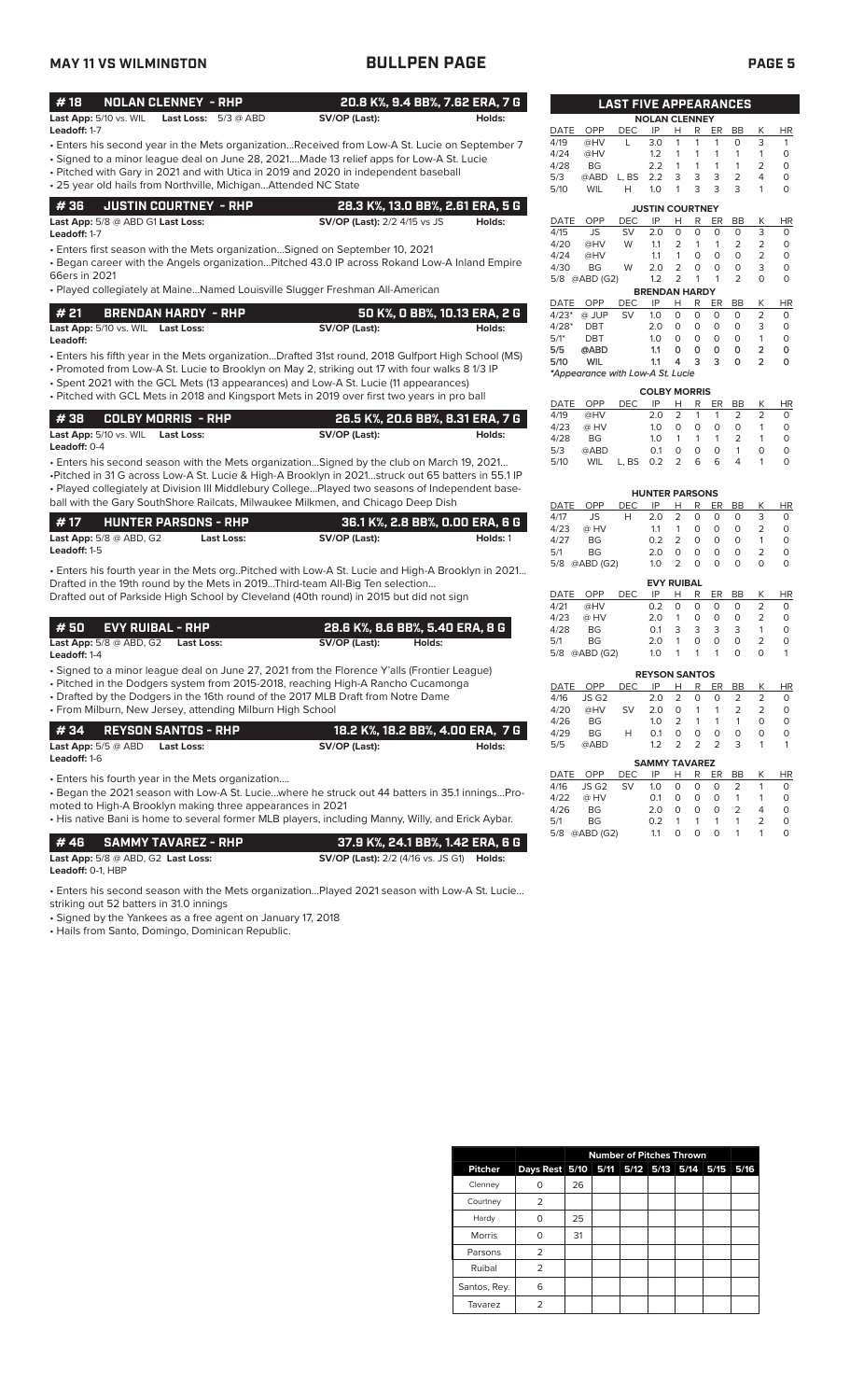### **MAY 11 VS WILMINGTON HIGH/LOW & CHARTS PAGE 6**

| INDIVIDUAL BATTING HIGHS                                                    |
|-----------------------------------------------------------------------------|
|                                                                             |
|                                                                             |
|                                                                             |
|                                                                             |
|                                                                             |
|                                                                             |
|                                                                             |
|                                                                             |
|                                                                             |
|                                                                             |
|                                                                             |
|                                                                             |
|                                                                             |
|                                                                             |
|                                                                             |
| Most Extra-Base Hits, Game 2 (5x, Rowdey Jordan 5/10 vs. Wilmington)        |
| Most Stolen Bases, Game  2 (2x, Jordan, Rudick 4/20 @ Hudson Valley)        |
| <b>TEAM BATTING HIGHS</b>                                                   |
|                                                                             |
|                                                                             |
|                                                                             |
|                                                                             |
|                                                                             |
|                                                                             |
|                                                                             |
|                                                                             |
|                                                                             |
| Home Runs, Consecutive Games 2 games (4/16 vs. JS G2 -4/17 vs Jersey Shore) |
|                                                                             |
|                                                                             |
|                                                                             |

**FIELDING**

Most Errors, Team, Game......................................................... 2 (4x, 4/28 vs. Bowling Green) Most Errors, Individual, Game........................................1 (20x, Peroza 5/8 @ Aberdeen G2) Most Double Plays Turned, Nine-Inning Game............................ 3 (4/19 @ Hudson Valley) Consecutive Errorless Games, Team..................................... 3(4/29-5/1 vs. Bowling Green)

### **STARTERS BY POSITION**

**C-** O'Neill (9), Gaddis (8), Mena (9)

**1B-** Schwartz (23), Saunders (2, Suozzi (1)

- **2B-** Young (3), Peroza (7), Reyes (3), Saunders (10), Fryman (2)
- **3B-** Peroza (12), Gaddis (7), Saunders (3), Palmer (4)
- **SS-** Reyes (22), Young (2), Peroza (1), Newton (1)
- **LF-** Rudick (6), Jordan (15), Murphy (5)
- **CF-** Palmer (15), Jordan (6), Rudick (5)

**RF-** McIlwain (17), Suozzi (7), Murphy (2)

**DH-** Suozzi (3), Jordan (4), Schwartz (2), Rudick (2), Gaddis (3) Peroza (1), O'Neill (4), Palmer (1), Mena (5), Murphy (1)

### **STARTERS BY BATTING ORDER**

**1st -** Jordan (19), Rudick (4), Murphy (4)

**2nd -** Reyes (17), Jordan (5), Peroza (1) Gaddis (2). O'Neil (1), Newton (1)

**3rd -** Schwartz (18), Young (5), Reyes (3), O'Neil (1)

**4th-** McIlwain (10), Peroza (8), Gaddis (3), Mena (3), Schwartz (3)

**5th-** Schwartz (5), Gaddis (6), Suozzi (3), Peroza (2), McIlwain (2), Mena (7), O'Neil (2)

**6th-** Palmer (9), Saunders (3), Mena (1), Peroza (4), O'Neill (1), McIlwain (1), Reyes (4), Gaddis (3), Suozzi (1)

**7th-** Palmer (5), Gaddis (3), McIlwain (4) Suozzi (2), Saunders (2), Rudick (2), Mena (1), Peroza (6), Reyes (1), O'Neil (1)

**8th-** Saunders (6), O'Neill (3), Suozzi (3), Gaddis (2), Rudick (2), McIlwain (1), Reyes (1), Peroza (2), Palmer (6), Fryman (1)

**9th-** Rudick (6), Murphy (3), Jordan (2), Mena (2), O'Neill (4), Suozzi (3), Saunders (4), Fryman (1), Palmer (1)

|             | <b>CATCHERS STEALING</b> |     |            |             | <b>MULTI-RUN INNINGS</b> |              |
|-------------|--------------------------|-----|------------|-------------|--------------------------|--------------|
| <b>Name</b> | СS                       | ΔТΤ | <b>PCT</b> | <b>Runs</b> | <b>Times</b>             | Last         |
| Gaddis      |                          | 18  | 11%        |             | 16                       | 5/10 vs. WIL |
| Mena        | 5                        | 30  | 17%        |             |                          | 5/10 vs. WIL |
| O'Neill     |                          | 26  | 15%        |             | ว                        | $5/3$ @ABD   |

|                  |      | 2  | з | $\boldsymbol{A}$ | Ы  | Æ                     | - 7 - | -8 | -9 | 10+ TOTALS |
|------------------|------|----|---|------------------|----|-----------------------|-------|----|----|------------|
| <b>OPPONENTS</b> | l 13 |    |   |                  |    | $15$   6   16   4   7 | 10    | 15 | з  | 94         |
| <b>BKLYN</b>     | 9    | 12 |   | 6                | 12 | 12 <sup>2</sup>       | 8     | 11 |    | 81         |

|  | INDIVIDUAL PITCHING HIGHS                                                    |
|--|------------------------------------------------------------------------------|
|  |                                                                              |
|  |                                                                              |
|  |                                                                              |
|  |                                                                              |
|  | Most Strikeouts, Game, Reliever 8 (2x, Oscar Rojas, 4/22 at Hudson Valley)   |
|  |                                                                              |
|  |                                                                              |
|  |                                                                              |
|  |                                                                              |
|  | Most Innings Pitched, Reliever 5.0 (2x, Jesus Vargas 4/27 vs. Bowling Green) |
|  |                                                                              |
|  | Most Consecutive Scoreless Inn., Reliever  5.2 (Hunter Parsons, 4/9-present) |
|  |                                                                              |

| <b>TEAM PITCHING HIGHS</b> |  |
|----------------------------|--|
|                            |  |
|                            |  |
|                            |  |
|                            |  |
|                            |  |
|                            |  |
|                            |  |
|                            |  |
|                            |  |
|                            |  |
|                            |  |
|                            |  |
|                            |  |
|                            |  |
|                            |  |
|                            |  |

|                             |         | <b>TEAM MISCELLANEOUS</b>                                                  |  |
|-----------------------------|---------|----------------------------------------------------------------------------|--|
|                             |         | Longest Game, Time, Nine-Inning Game 3:07 (4/22 at Hudson Valley)          |  |
|                             |         |                                                                            |  |
|                             |         |                                                                            |  |
|                             |         |                                                                            |  |
|                             |         |                                                                            |  |
|                             |         |                                                                            |  |
|                             |         |                                                                            |  |
|                             |         |                                                                            |  |
|                             |         | Coldest Gametime Temp47 degrees (2x, 4/19 @ Hudson Valley, Wilmington 4/8) |  |
|                             |         |                                                                            |  |
|                             |         |                                                                            |  |
|                             |         |                                                                            |  |
|                             |         |                                                                            |  |
| OUTFIELD ASSISTS (0)        |         | <b>RECORD BREAKDOWN</b>                                                    |  |
| <b>NAME</b><br><b>TOTAL</b> | (LAST)  |                                                                            |  |
|                             |         |                                                                            |  |
|                             |         |                                                                            |  |
|                             |         |                                                                            |  |
|                             |         |                                                                            |  |
|                             |         |                                                                            |  |
|                             |         |                                                                            |  |
|                             |         |                                                                            |  |
|                             |         |                                                                            |  |
|                             |         |                                                                            |  |
| UNIFORM RECORDS             |         |                                                                            |  |
|                             |         |                                                                            |  |
| <b>Home White</b>           | $6 - 5$ |                                                                            |  |
|                             |         |                                                                            |  |
| <b>Road Gray</b>            | $4-9$   |                                                                            |  |
| <b>White Throwback</b>      | $1 - 0$ |                                                                            |  |
|                             |         |                                                                            |  |
| Los Jefes                   | $1 - 0$ |                                                                            |  |
|                             |         |                                                                            |  |
|                             |         |                                                                            |  |
|                             |         | Do Not Allow a Home Run8-12                                                |  |
|                             |         | Hit More Home Runs 3-0                                                     |  |
|                             |         | Opponent Hits More HRs 2-2                                                 |  |
|                             |         |                                                                            |  |
|                             |         |                                                                            |  |
|                             |         |                                                                            |  |
|                             |         |                                                                            |  |
|                             |         |                                                                            |  |
|                             |         |                                                                            |  |
|                             |         |                                                                            |  |
|                             |         |                                                                            |  |
|                             |         | Opponent Scores First5-11                                                  |  |
|                             |         |                                                                            |  |
|                             |         |                                                                            |  |
|                             |         |                                                                            |  |
|                             |         |                                                                            |  |
|                             |         |                                                                            |  |
|                             |         |                                                                            |  |
|                             |         |                                                                            |  |

| <b>EJECTIONS</b> |               |             |  |  |  |  |  |
|------------------|---------------|-------------|--|--|--|--|--|
| Name             | <b>Umpire</b> | Date        |  |  |  |  |  |
| M. Vogel-Freeman | Clark         | 4/19 at HV  |  |  |  |  |  |
| Luis Rivera      | Clark         | $4/23$ @ HV |  |  |  |  |  |

| <b>MISC. WINS</b>                                           |  |
|-------------------------------------------------------------|--|
| Come from Rehind Wine $\Delta$ ( $\Delta$ / $\Delta$ ve RG) |  |

Last Game of Series ..................................1-4 Series Sweeps .................................................

Errorless.

vs. LHP Starters

### Extra Innings ..................................................... vs. RHP Starters .......................................11-12

| Come from Behind Wins 4 (4/26 vs. BG) |  |  |
|---------------------------------------|--|--|
| Wins in Last At-Bat 2 (4/26 vs. BG)   |  |  |
| Walk-off Wins    1 (4/26 vs. BG)      |  |  |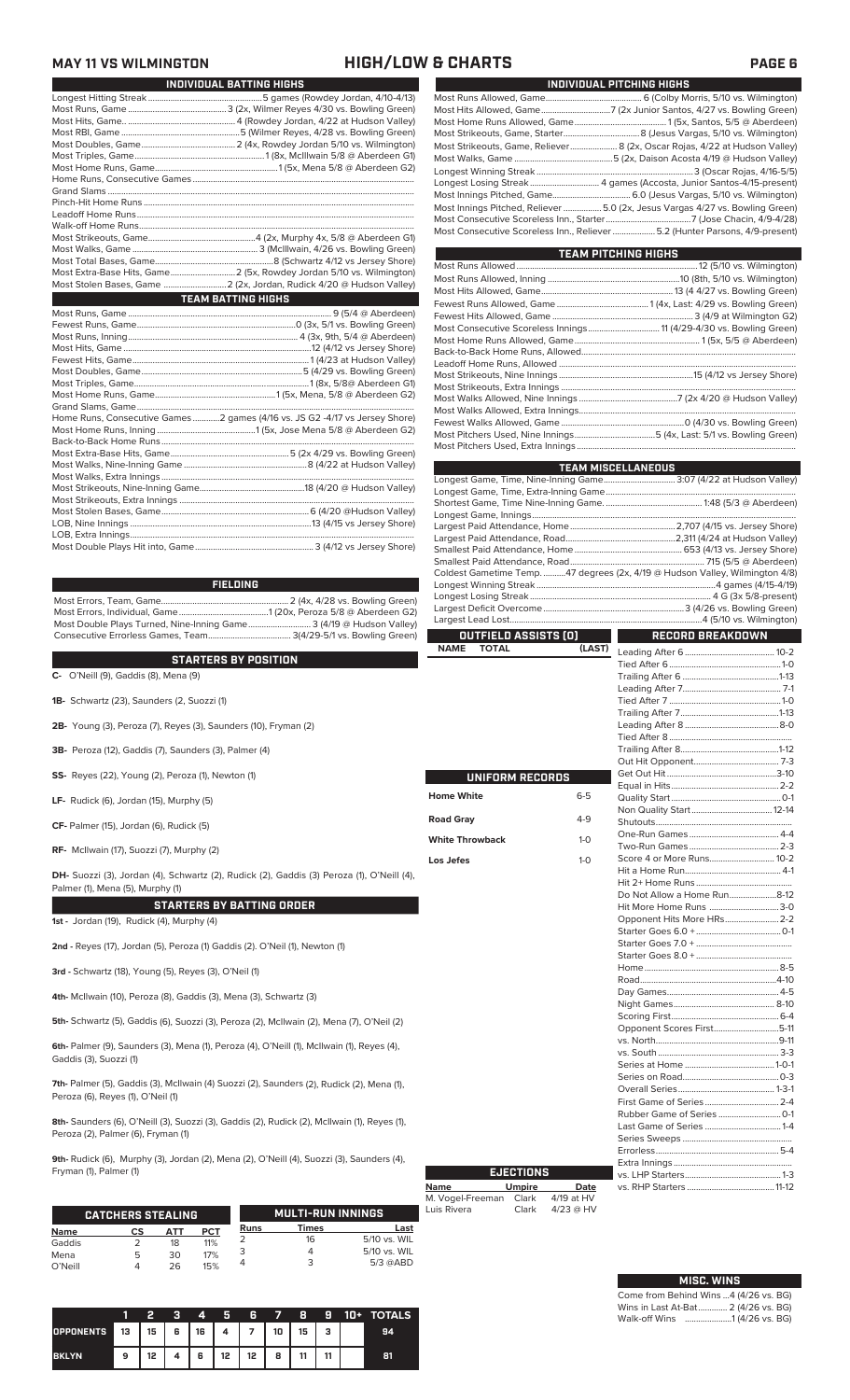| <b>DATE</b><br><b>OPPONENT</b><br>W-L/TIME<br><b>SCORE</b><br><b>RECORD</b><br>POSITION<br>GA/GB<br><b>WINNING PITCHER</b><br><b>LOSING PITCHER</b><br><b>TIME</b><br>PPD (Wet Grounds; doubleheader scheduled for 4/9)<br>4/8<br>at Wilmington<br>4/9<br>$-0.5$<br>989<br>at Wilmington<br>$5-1(7)$<br>$0 - 1$<br>Junior Santos (0-2)<br>1:51<br>$\mathbf{1}$<br>T <sub>2</sub> nd<br>Lucas Knowles (1-0)<br>L<br>$\overline{2}$<br>1:59<br>W<br>$2-1(7)$<br>$1 - 1$<br>$-1.0$<br>at Wilmington<br>T <sub>2</sub> nd<br>David Griffin (1-0)<br>Michael Cuevas (0-1)<br>Justin Courtney (1)<br>3<br>4/10<br>at Wilmington<br>$4-1$<br>$1 - 2$<br>4th<br>$-2.0$<br>Carlos Romero (1-0)<br>Carlos Ocampo (0-1)<br>2:47<br>966<br>L<br>4/11<br>OFF DAY<br>4<br>W<br>4/12<br><b>Jersey Shore</b><br>$5-2$<br>$2 - 2$<br>T3rd<br>$-2.0$<br>Hunter Parsons (1-0)<br>JP Woodward (0-1)<br>2:44<br>2,041<br><b>Sammy Tavares (1)</b><br>5<br>Dominic Pipkin (1-0)<br>4/13<br>$4 - 3$<br>$2 - 3$<br>T4th<br>$-2.0$<br>Daison Acosta (0-1)<br>3:01<br><b>Jersey Shore</b><br>L<br>Jason Ruffcorn (1)<br>752<br>4/14<br>PPD (rain; doubleheader scheduled for 4/16)<br>vs. Jersey Shore<br>4/15<br>6<br><b>Jersey Shore</b><br>$4-1$<br>$3-3$<br>4th<br>$-1.5$<br>Jesus Vargas (1-0)<br>Matt Russell (0-1)<br>Justin Courtney (2)<br>2:31<br>2,707<br>W<br>4/16<br>7<br><b>Jersey Shore</b><br>W<br>4-3 (7)<br>$4 - 3$<br>3rd<br>$-1.0$<br>Nolan Clenney (1-0)<br>Andrew Schultz (0-2)<br>Sammy Tavarez (2)<br>1:57<br>$5-3$<br>8<br>W<br>Mick Abel (0-2)<br>1:50<br>1,777<br><b>Jersey Shore</b><br>$6-1$<br>2nd<br>$-1.0$<br>Oscar Rojas (1-0)<br>4/17<br>2:38<br><b>Jersey Shore</b><br>W<br>$6-1$<br>$6 - 3$<br>$+1.0$<br>Garrison Bryant (1-0)<br>Christian McGowan (0-1)<br>1,400<br>9<br>T1st<br>4/18<br>OFF DAY<br>4/19<br>$5 - 3$<br>10<br>at Hudson Valley<br>L<br>$6 - 4$<br>2nd<br>$-1.0$<br>Edgar Barclay (2-1)<br>Nolan Clenney (1-1)<br>Carson Coleman (1)<br>2:31<br>2,027<br>4/20<br>W<br>$4 - 3$<br>$7 - 4$<br>3:03<br>11<br>at Hudson Valley<br>2 <sub>nd</sub><br>$-1.0$<br>Justin Courtney (1-)<br>Nelson Alvarez (0-1)<br>Reyson Santos (1)<br>1,553<br>$5-1$<br>$7-5$<br>4/21<br>12<br>at Hudson Valley<br>L<br>2nd<br>$-2.0$<br>Will Warren (1-1)<br>2:20<br>1,270<br>Junior Santos (0-2)<br>4/22<br>W<br>$6 - 4$<br>$8 - 5$<br>$-2.0$<br>Oscar Rojas (2-0)<br>Blas Castano (0-2)<br>3:07<br>2,007<br>13<br>at Hudson Valley<br>2nd<br>4/23<br>at Hudson Valley<br>$2 - 0$<br>$8-6$<br>$-2.0$<br>Tanner Myatt (1-0)<br>Carlos Ocampo (0-2)<br>2:17<br>2,121<br>14<br>L<br>T <sub>2</sub> nd<br>Coleman (2)<br>4/24<br>Rodney Hutchison (1-0)<br>Daison Acosta (0-2)<br>2:35<br>15<br>at Hudson Valley<br>L<br>$3 - 0$<br>$8 - 7$<br>T <sub>2</sub> nd<br>$-2.0$<br>Mauricio (1)<br>2.311<br>OFF DAY<br>4/25<br>W<br>$9 - 7$<br>653<br>4/26<br>16<br>$5 - 4$<br>2nd<br>$-2.0$<br>Josh Hejka (1-0)<br>Graeme Stinson (2-2)<br>2:44<br><b>Bowling Green</b><br>$9 - 8$<br>2:20<br>808<br>4/27<br>17<br>$4-1$<br>$-3.0$<br>Zach Trageton (1-1)<br><b>Bowling Green</b><br>L<br>3rd<br>Junior Santos (0-3)<br>LaSorsa (1)<br>4/28<br>18<br><b>Bowling Green</b><br>L<br>$7-6$<br>$9-9$<br>$-4.0$<br>John Doxakis (1-1)<br>Jose Chacin (0-1)<br>Mullen (3)<br>2:38<br>670<br>3rd<br>4/29<br>19<br><b>Bowling Green</b><br>W<br>$10-9$<br>$-4.0$<br>Oscar Rojas (3-0)<br><b>Mason Montgomery (0-1)</b><br>Cam Opp (1)<br>2:28<br>2,617<br>$3-1$<br>3rd<br>4/30<br>20<br>W<br><b>Bowling Green</b><br>$5 - 2$<br>$11-9$<br>$-4.0$<br>Franklin Dacosta (0-1)<br>Josh Hejka (1)<br>2:15<br>2,070<br>3rd<br>Justin Courtney (2-0)<br><b>APRIL [11-9]</b><br>5/1<br>21<br>$-4.5$<br>Conor Dryer (1-0)<br>2:20<br>1,595<br><b>Bowling Green</b><br>L<br>4-0<br>11-10<br>3rd<br>Daison Accosta (0-3)<br>5/2<br>OFF DAY<br>5/3<br>827<br>22<br>at Aberdeen<br>L<br>$3-1$<br>$11 - 11$<br>3rd<br>$-5.5$<br>Nolan Clenney (1-2)<br>Ignacio Feliz (2-0)<br>1:48<br>5/4<br>23<br>W<br>$9 - 4$<br>$12 - 11$<br>2:51<br>at Aberdeen<br>T <sub>2</sub> nd<br>$-4.5$<br>Jesus Vargas (2-0)<br>Wes Robertson (1-1)<br>848<br>$\frac{5}{5}$<br>24<br>$4-1$<br>$12 - 12$<br>$-5.5$<br>2:12<br>715<br>at Aberdeen<br>3rd<br>Noah Denoyer (4-0)<br>Oscar Rojas (3-1)<br>Houston Roth (3)<br>L.<br>25<br>PPD (rain; doubleheader scheduled for 5/7)<br>at Aberdeen<br>5/7<br>26<br>at Aberdeen<br>PPD (rain; doubleheader scheduled for 5/8 and doubleheader schedued for June)<br>5/8<br>985<br>27<br>$12 - 13$<br>Junior Santos (0-4)<br>1:56<br>at Aberdeen<br>$4 - 3$<br>4th<br>$-7.5$<br>Van Loon (3-0)<br>Robertson (2)<br>$5-1$<br>$-7.5$<br>L<br>$12 - 14$<br>Strowd (2-1)<br>Daison Accosta (0-4)<br>2:16<br>985<br>at Aberdeen<br>4th<br>5/9<br>OFF DAY<br>5/10<br>$-8.5$<br>28<br>$12 - 5$<br>$12 - 15$<br>4th<br>Troy Stainbrook (1-0)<br>Colby Morris (0-1)<br>3:00<br>1,302<br>Wilmington<br>L<br>5/11<br>29<br>Wilmington<br>7:00 p.m.<br>5/12<br>30<br>Wilmington<br>7:00 p.m.<br>5/13<br>31<br>Wilmington<br>7:00 p.m.<br>32<br>5/14<br>Wilmington<br>6:00 p.m.<br>5/15<br>33<br>Wilmington<br>2:00 p.m.<br>5/16<br>OFF DAY<br>5/17<br>34<br><b>Hudson Valley</b><br>7:00 p.m.<br>5/18<br>35<br><b>Hudson Valley</b><br>12:00 p.m.<br>5/19<br>36<br><b>Hudson Valley</b><br>7:00 p.m.<br>5/20<br>37<br><b>Hudson Valley</b><br>7:00 p.m.<br>5/21<br>38<br><b>Hudson Valley</b><br>6:00 p.m.<br>5/22<br>39<br><b>Hudson Valley</b><br>2:00 p.m.<br>5/23<br>OFF DAY<br>5/24<br>40<br>at Bowling Green 6:35 p.m.*<br>(CT)<br>5/25<br>41<br>at Bowling Green<br>6:35 p.m.*<br>(CT)<br>5/26<br>42<br>at Bowling Green<br>6:35 p.m.*<br>(CT)<br>5/27<br>43<br>at Bowling Green<br>$6:35$ p.m. $*$<br>(CT)<br>5/28<br>44<br>at Bowling Green<br>6:35 p.m.*<br>(CT)<br>5/29<br>45<br>at Bowling Green<br>1:05 p.m. $*$<br>(CT)<br>OFF DAY<br>5/30<br>5/31<br>46<br>at Jersey Shore<br>7:05 p.m.<br><b>MAY [1-6]</b><br>47<br>6/1<br>at Jersey Shore<br>7:05 p.m.<br>6/2<br>48<br>at Jersey Shore<br>7:05 p.m.<br>6/3<br>49<br>at Jersey Shore<br>7:05 p.m.<br>6/4<br>50<br>at Jersey Shore<br>7:05 p.m.<br>6/5<br>51<br>at Jersey Shore<br>1:05 p.m.<br>6/6<br>OFF DAY<br>6/7<br>52<br>Aberdeen<br>7:00 p.m.<br>6/8<br>53<br>Aberdeen<br>7:00 p.m.<br>6/9<br>54<br>Aberdeen<br>7:00 p.m.<br>55<br>6/10<br>Aberdeen<br>7:00 p.m.<br>6/11<br>56<br>6:00 p.m.<br>Aberdeen<br>6/12<br>57<br>Aberdeen<br>2:00 p.m.<br>OFF DAY<br>6/13<br>6/14<br>58<br>at Wilmington<br>6:35 p.m.<br>6/15<br>59<br>at Wilmington<br>6:35 p.m.<br>6/16<br>60<br>at Wilmington<br>6:35 p.m.<br>6/17<br>at Wilmington<br>61<br>6:35 p.m.<br>6/18<br>62<br>at Wilmington<br>6:35 p.m.<br>6/19<br>63<br>at Wilmington<br>1:05 p.m.<br>6/20<br>OFF DAY<br>6/21<br>64<br><b>Jersey Shore</b><br>7:00 p.m.<br>6/22<br>65<br><b>Jersey Shore</b><br>7:00 p.m.<br>6/23<br>66<br><b>Jersey Shore</b><br>7:00 p.m.<br>6/24<br>67<br><b>Jersey Shore</b><br>7:00 p.m.<br>6/25<br>68<br><b>Jersey Shore</b><br>6:00 p.m.<br>6/26<br><b>Jersey Shore</b><br>69<br>2:00 p.m.<br>6/27<br>OFF DAY<br>6/28<br>70<br>at Hudson Valley<br>7:05 p.m.<br>6/29<br>at Hudson Valley<br>71<br>7:05 p.m.<br>6/30<br>72<br>at Hudson Valley<br>7:05 p.m.<br><u>JUNE (0-0)</u><br>7/1<br>73<br>at Hudson Valley<br>7:05 p.m.<br>7/2<br>74<br>at Hudson Valley<br>6:05 p.m.<br>7/3<br>75<br>at Hudson Valley<br>6:05 p.m.<br>7/4<br>Aberdeen<br>76<br>6:30 p.m.<br>7/5<br>OFF DAY<br>7/6<br>77<br>Aberdeen<br>7:00 p.m.<br>7/7<br>78<br>Aberdeen<br>7:00 p.m.<br>7/8<br>79<br>Aberdeen<br>7:00 p.m.<br>7/9<br>81<br>Aberdeen<br>6:00 p.m.<br>7/10<br>82<br>Aberdeen<br>2:00 p.m.<br>7/11<br>OFF DAY<br>7/12<br>83<br>Greensboro<br>7:00 p.m.<br>7/13<br>84<br>Greensboro<br>12:00 p.m.<br>7/14<br>85<br>7:00 p.m.<br>Greensboro<br>7/15<br>86<br>Greensboro<br>7:00 p.m.<br>7/16<br>87<br>Greensboro<br>6:00 p.m.<br>7/17<br>88<br>Greensboro<br>2:00 p.m.<br>7/18<br>7/19<br>LEAGUE-WIDE BREAK<br>7/20<br>7/21<br>7/22<br>89<br>at Jersey Shore<br>7:05 p.m.<br>7/23<br>90<br>at Jersey Shore<br>7:05 p.m.<br>7/24<br>91<br>at Jersey Shore<br>1:05 p.m.<br>OFF DAY<br>7/25<br>7/26<br>at Hudson Valley<br>92<br>7:05 p.m.<br>7/27<br>93<br>at Hudson Valley<br>7:05 p.m.<br>7/28<br>94<br>at Hudson Valley<br>7:05 p.m.<br>7/29<br>95<br>at Hudson Valley<br>7:05 p.m.<br>7/30<br>96<br>at Hudson Valley<br>6:05 p.m.<br>7/31<br>97<br>at Hudson Valley<br>2:05 p.m.<br>JULY (0-0)<br>8/1<br>OFF DAY<br>8/2<br>98<br><b>Winston-Salem</b><br>7:00 p.m.<br>8/3<br>99<br><b>Winston-Salem</b><br>12:00 p.m.<br>8/4<br>100<br><b>Winston-Salem</b><br>7:00 p.m.<br>8/5<br><b>Winston-Salem</b><br>101<br>7:00 p.m.<br>8/6<br><b>Winston-Salem</b><br>102<br>6:00 p.m.<br>8/7<br>103<br><b>Winston-Salem</b><br>2:00 p.m.<br>8/8<br>OFF DAY<br>8/9<br>104<br>at Wilmington<br>6:35 p.m.<br>8/10<br>105<br>at Wilmington<br>6:35 p.m.<br>8/11<br>106<br>at Wilmington<br>6:35 p.m.<br>8/12<br>107<br>at Wilmington<br>6:35 p.m.<br>8/13<br>108<br>at Wilmington<br>6:35 p.m.<br>8/14<br>109<br>at Wilmington<br>$1:05$ p.m.<br>OFF DAY<br>8/15<br>8/16<br>110<br><b>Hudson Valley</b><br>7:00 p.m.<br>8/17<br>111<br><b>Hudson Valley</b><br>7:00 p.m.<br>8/18<br>112<br><b>Hudson Valley</b><br>7:00 p.m.<br>8/19<br>113<br><b>Hudson Valley</b><br>7:00 p.m.<br><b>Hudson Valley</b><br>8/20<br>114<br>6:00 p.m. | <b>GAME-BY-GAME RESULTS</b><br><b>MAY 11 VS WILMINGTON</b> |  |  |  |  |  | PAGE <sub>7</sub> |             |  |                   |
|-------------------------------------------------------------------------------------------------------------------------------------------------------------------------------------------------------------------------------------------------------------------------------------------------------------------------------------------------------------------------------------------------------------------------------------------------------------------------------------------------------------------------------------------------------------------------------------------------------------------------------------------------------------------------------------------------------------------------------------------------------------------------------------------------------------------------------------------------------------------------------------------------------------------------------------------------------------------------------------------------------------------------------------------------------------------------------------------------------------------------------------------------------------------------------------------------------------------------------------------------------------------------------------------------------------------------------------------------------------------------------------------------------------------------------------------------------------------------------------------------------------------------------------------------------------------------------------------------------------------------------------------------------------------------------------------------------------------------------------------------------------------------------------------------------------------------------------------------------------------------------------------------------------------------------------------------------------------------------------------------------------------------------------------------------------------------------------------------------------------------------------------------------------------------------------------------------------------------------------------------------------------------------------------------------------------------------------------------------------------------------------------------------------------------------------------------------------------------------------------------------------------------------------------------------------------------------------------------------------------------------------------------------------------------------------------------------------------------------------------------------------------------------------------------------------------------------------------------------------------------------------------------------------------------------------------------------------------------------------------------------------------------------------------------------------------------------------------------------------------------------------------------------------------------------------------------------------------------------------------------------------------------------------------------------------------------------------------------------------------------------------------------------------------------------------------------------------------------------------------------------------------------------------------------------------------------------------------------------------------------------------------------------------------------------------------------------------------------------------------------------------------------------------------------------------------------------------------------------------------------------------------------------------------------------------------------------------------------------------------------------------------------------------------------------------------------------------------------------------------------------------------------------------------------------------------------------------------------------------------------------------------------------------------------------------------------------------------------------------------------------------------------------------------------------------------------------------------------------------------------------------------------------------------------------------------------------------------------------------------------------------------------------------------------------------------------------------------------------------------------------------------------------------------------------------------------------------------------------------------------------------------------------------------------------------------------------------------------------------------------------------------------------------------------------------------------------------------------------------------------------------------------------------------------------------------------------------------------------------------------------------------------------------------------------------------------------------------------------------------------------------------------------------------------------------------------------------------------------------------------------------------------------------------------------------------------------------------------------------------------------------------------------------------------------------------------------------------------------------------------------------------------------------------------------------------------------------------------------------------------------------------------------------------------------------------------------------------------------------------------------------------------------------------------------------------------------------------------------------------------------------------------------------------------------------------------------------------------------------------------------------------------------------------------------------------------------------------------------------------------------------------------------------------------------------------------------------------------------------------------------------------------------------------------------------------------------------------------------------------------------------------------------------------------------------------------------------------------------------------------------------------------------------------------------------------------------------------------------------------------------------------------------------------------------------------------------------------------------------------------------------------------------------------------------------------------------------------------------------------------------------------------------------------------------------------------------------------------------------------------------------------------------------------------------------------------------------------------------------------------------------------------------------------------------------------------------------------------------------------------------------------------------------------------------------------------------------------------------------------------------------------------------------------------------------------------------------------------------------------------------------------------------------------------------------------------------------------------------------------------------------------------------------------------------------------------------------------------------------------------------------------------------------------------------------------------------------------------------------------------------------------------------------------------------------------------------------------------------------------------------------------------------------------------------------------------------------------------------------------------------------------------------------------------------------------------------------------------------------------------------------------------------------------------------------------------------------------------------------------------------------------------------------------------------------------------------------------------------------------------------------------------------------------------------------------------------------------------------------------------------------------------------------------------------------------------------------------------------------------------------------------------------------------------------------------------------------------------------------------------------------------------------------------------------------------------------------------------------------------------------------------------------------------------------------------------------------------------------|------------------------------------------------------------|--|--|--|--|--|-------------------|-------------|--|-------------------|
|                                                                                                                                                                                                                                                                                                                                                                                                                                                                                                                                                                                                                                                                                                                                                                                                                                                                                                                                                                                                                                                                                                                                                                                                                                                                                                                                                                                                                                                                                                                                                                                                                                                                                                                                                                                                                                                                                                                                                                                                                                                                                                                                                                                                                                                                                                                                                                                                                                                                                                                                                                                                                                                                                                                                                                                                                                                                                                                                                                                                                                                                                                                                                                                                                                                                                                                                                                                                                                                                                                                                                                                                                                                                                                                                                                                                                                                                                                                                                                                                                                                                                                                                                                                                                                                                                                                                                                                                                                                                                                                                                                                                                                                                                                                                                                                                                                                                                                                                                                                                                                                                                                                                                                                                                                                                                                                                                                                                                                                                                                                                                                                                                                                                                                                                                                                                                                                                                                                                                                                                                                                                                                                                                                                                                                                                                                                                                                                                                                                                                                                                                                                                                                                                                                                                                                                                                                                                                                                                                                                                                                                                                                                                                                                                                                                                                                                                                                                                                                                                                                                                                                                                                                                                                                                                                                                                                                                                                                                                                                                                                                                                                                                                                                                                                                                                                                                                                                                                                                                                                                                                                                                                                                                                                                                                                                                                                                                                                                                                                                                                                                                                                                                                                                                                                                                                                                                                                       | GM#                                                        |  |  |  |  |  |                   | <b>SAVE</b> |  | <b>ATTENDANCE</b> |
|                                                                                                                                                                                                                                                                                                                                                                                                                                                                                                                                                                                                                                                                                                                                                                                                                                                                                                                                                                                                                                                                                                                                                                                                                                                                                                                                                                                                                                                                                                                                                                                                                                                                                                                                                                                                                                                                                                                                                                                                                                                                                                                                                                                                                                                                                                                                                                                                                                                                                                                                                                                                                                                                                                                                                                                                                                                                                                                                                                                                                                                                                                                                                                                                                                                                                                                                                                                                                                                                                                                                                                                                                                                                                                                                                                                                                                                                                                                                                                                                                                                                                                                                                                                                                                                                                                                                                                                                                                                                                                                                                                                                                                                                                                                                                                                                                                                                                                                                                                                                                                                                                                                                                                                                                                                                                                                                                                                                                                                                                                                                                                                                                                                                                                                                                                                                                                                                                                                                                                                                                                                                                                                                                                                                                                                                                                                                                                                                                                                                                                                                                                                                                                                                                                                                                                                                                                                                                                                                                                                                                                                                                                                                                                                                                                                                                                                                                                                                                                                                                                                                                                                                                                                                                                                                                                                                                                                                                                                                                                                                                                                                                                                                                                                                                                                                                                                                                                                                                                                                                                                                                                                                                                                                                                                                                                                                                                                                                                                                                                                                                                                                                                                                                                                                                                                                                                                                                       |                                                            |  |  |  |  |  |                   |             |  |                   |
|                                                                                                                                                                                                                                                                                                                                                                                                                                                                                                                                                                                                                                                                                                                                                                                                                                                                                                                                                                                                                                                                                                                                                                                                                                                                                                                                                                                                                                                                                                                                                                                                                                                                                                                                                                                                                                                                                                                                                                                                                                                                                                                                                                                                                                                                                                                                                                                                                                                                                                                                                                                                                                                                                                                                                                                                                                                                                                                                                                                                                                                                                                                                                                                                                                                                                                                                                                                                                                                                                                                                                                                                                                                                                                                                                                                                                                                                                                                                                                                                                                                                                                                                                                                                                                                                                                                                                                                                                                                                                                                                                                                                                                                                                                                                                                                                                                                                                                                                                                                                                                                                                                                                                                                                                                                                                                                                                                                                                                                                                                                                                                                                                                                                                                                                                                                                                                                                                                                                                                                                                                                                                                                                                                                                                                                                                                                                                                                                                                                                                                                                                                                                                                                                                                                                                                                                                                                                                                                                                                                                                                                                                                                                                                                                                                                                                                                                                                                                                                                                                                                                                                                                                                                                                                                                                                                                                                                                                                                                                                                                                                                                                                                                                                                                                                                                                                                                                                                                                                                                                                                                                                                                                                                                                                                                                                                                                                                                                                                                                                                                                                                                                                                                                                                                                                                                                                                                                       |                                                            |  |  |  |  |  |                   |             |  |                   |
|                                                                                                                                                                                                                                                                                                                                                                                                                                                                                                                                                                                                                                                                                                                                                                                                                                                                                                                                                                                                                                                                                                                                                                                                                                                                                                                                                                                                                                                                                                                                                                                                                                                                                                                                                                                                                                                                                                                                                                                                                                                                                                                                                                                                                                                                                                                                                                                                                                                                                                                                                                                                                                                                                                                                                                                                                                                                                                                                                                                                                                                                                                                                                                                                                                                                                                                                                                                                                                                                                                                                                                                                                                                                                                                                                                                                                                                                                                                                                                                                                                                                                                                                                                                                                                                                                                                                                                                                                                                                                                                                                                                                                                                                                                                                                                                                                                                                                                                                                                                                                                                                                                                                                                                                                                                                                                                                                                                                                                                                                                                                                                                                                                                                                                                                                                                                                                                                                                                                                                                                                                                                                                                                                                                                                                                                                                                                                                                                                                                                                                                                                                                                                                                                                                                                                                                                                                                                                                                                                                                                                                                                                                                                                                                                                                                                                                                                                                                                                                                                                                                                                                                                                                                                                                                                                                                                                                                                                                                                                                                                                                                                                                                                                                                                                                                                                                                                                                                                                                                                                                                                                                                                                                                                                                                                                                                                                                                                                                                                                                                                                                                                                                                                                                                                                                                                                                                                                       |                                                            |  |  |  |  |  |                   |             |  |                   |
|                                                                                                                                                                                                                                                                                                                                                                                                                                                                                                                                                                                                                                                                                                                                                                                                                                                                                                                                                                                                                                                                                                                                                                                                                                                                                                                                                                                                                                                                                                                                                                                                                                                                                                                                                                                                                                                                                                                                                                                                                                                                                                                                                                                                                                                                                                                                                                                                                                                                                                                                                                                                                                                                                                                                                                                                                                                                                                                                                                                                                                                                                                                                                                                                                                                                                                                                                                                                                                                                                                                                                                                                                                                                                                                                                                                                                                                                                                                                                                                                                                                                                                                                                                                                                                                                                                                                                                                                                                                                                                                                                                                                                                                                                                                                                                                                                                                                                                                                                                                                                                                                                                                                                                                                                                                                                                                                                                                                                                                                                                                                                                                                                                                                                                                                                                                                                                                                                                                                                                                                                                                                                                                                                                                                                                                                                                                                                                                                                                                                                                                                                                                                                                                                                                                                                                                                                                                                                                                                                                                                                                                                                                                                                                                                                                                                                                                                                                                                                                                                                                                                                                                                                                                                                                                                                                                                                                                                                                                                                                                                                                                                                                                                                                                                                                                                                                                                                                                                                                                                                                                                                                                                                                                                                                                                                                                                                                                                                                                                                                                                                                                                                                                                                                                                                                                                                                                                                       |                                                            |  |  |  |  |  |                   |             |  |                   |
|                                                                                                                                                                                                                                                                                                                                                                                                                                                                                                                                                                                                                                                                                                                                                                                                                                                                                                                                                                                                                                                                                                                                                                                                                                                                                                                                                                                                                                                                                                                                                                                                                                                                                                                                                                                                                                                                                                                                                                                                                                                                                                                                                                                                                                                                                                                                                                                                                                                                                                                                                                                                                                                                                                                                                                                                                                                                                                                                                                                                                                                                                                                                                                                                                                                                                                                                                                                                                                                                                                                                                                                                                                                                                                                                                                                                                                                                                                                                                                                                                                                                                                                                                                                                                                                                                                                                                                                                                                                                                                                                                                                                                                                                                                                                                                                                                                                                                                                                                                                                                                                                                                                                                                                                                                                                                                                                                                                                                                                                                                                                                                                                                                                                                                                                                                                                                                                                                                                                                                                                                                                                                                                                                                                                                                                                                                                                                                                                                                                                                                                                                                                                                                                                                                                                                                                                                                                                                                                                                                                                                                                                                                                                                                                                                                                                                                                                                                                                                                                                                                                                                                                                                                                                                                                                                                                                                                                                                                                                                                                                                                                                                                                                                                                                                                                                                                                                                                                                                                                                                                                                                                                                                                                                                                                                                                                                                                                                                                                                                                                                                                                                                                                                                                                                                                                                                                                                                       |                                                            |  |  |  |  |  |                   |             |  |                   |
|                                                                                                                                                                                                                                                                                                                                                                                                                                                                                                                                                                                                                                                                                                                                                                                                                                                                                                                                                                                                                                                                                                                                                                                                                                                                                                                                                                                                                                                                                                                                                                                                                                                                                                                                                                                                                                                                                                                                                                                                                                                                                                                                                                                                                                                                                                                                                                                                                                                                                                                                                                                                                                                                                                                                                                                                                                                                                                                                                                                                                                                                                                                                                                                                                                                                                                                                                                                                                                                                                                                                                                                                                                                                                                                                                                                                                                                                                                                                                                                                                                                                                                                                                                                                                                                                                                                                                                                                                                                                                                                                                                                                                                                                                                                                                                                                                                                                                                                                                                                                                                                                                                                                                                                                                                                                                                                                                                                                                                                                                                                                                                                                                                                                                                                                                                                                                                                                                                                                                                                                                                                                                                                                                                                                                                                                                                                                                                                                                                                                                                                                                                                                                                                                                                                                                                                                                                                                                                                                                                                                                                                                                                                                                                                                                                                                                                                                                                                                                                                                                                                                                                                                                                                                                                                                                                                                                                                                                                                                                                                                                                                                                                                                                                                                                                                                                                                                                                                                                                                                                                                                                                                                                                                                                                                                                                                                                                                                                                                                                                                                                                                                                                                                                                                                                                                                                                                                                       |                                                            |  |  |  |  |  |                   |             |  |                   |
|                                                                                                                                                                                                                                                                                                                                                                                                                                                                                                                                                                                                                                                                                                                                                                                                                                                                                                                                                                                                                                                                                                                                                                                                                                                                                                                                                                                                                                                                                                                                                                                                                                                                                                                                                                                                                                                                                                                                                                                                                                                                                                                                                                                                                                                                                                                                                                                                                                                                                                                                                                                                                                                                                                                                                                                                                                                                                                                                                                                                                                                                                                                                                                                                                                                                                                                                                                                                                                                                                                                                                                                                                                                                                                                                                                                                                                                                                                                                                                                                                                                                                                                                                                                                                                                                                                                                                                                                                                                                                                                                                                                                                                                                                                                                                                                                                                                                                                                                                                                                                                                                                                                                                                                                                                                                                                                                                                                                                                                                                                                                                                                                                                                                                                                                                                                                                                                                                                                                                                                                                                                                                                                                                                                                                                                                                                                                                                                                                                                                                                                                                                                                                                                                                                                                                                                                                                                                                                                                                                                                                                                                                                                                                                                                                                                                                                                                                                                                                                                                                                                                                                                                                                                                                                                                                                                                                                                                                                                                                                                                                                                                                                                                                                                                                                                                                                                                                                                                                                                                                                                                                                                                                                                                                                                                                                                                                                                                                                                                                                                                                                                                                                                                                                                                                                                                                                                                                       |                                                            |  |  |  |  |  |                   |             |  |                   |
|                                                                                                                                                                                                                                                                                                                                                                                                                                                                                                                                                                                                                                                                                                                                                                                                                                                                                                                                                                                                                                                                                                                                                                                                                                                                                                                                                                                                                                                                                                                                                                                                                                                                                                                                                                                                                                                                                                                                                                                                                                                                                                                                                                                                                                                                                                                                                                                                                                                                                                                                                                                                                                                                                                                                                                                                                                                                                                                                                                                                                                                                                                                                                                                                                                                                                                                                                                                                                                                                                                                                                                                                                                                                                                                                                                                                                                                                                                                                                                                                                                                                                                                                                                                                                                                                                                                                                                                                                                                                                                                                                                                                                                                                                                                                                                                                                                                                                                                                                                                                                                                                                                                                                                                                                                                                                                                                                                                                                                                                                                                                                                                                                                                                                                                                                                                                                                                                                                                                                                                                                                                                                                                                                                                                                                                                                                                                                                                                                                                                                                                                                                                                                                                                                                                                                                                                                                                                                                                                                                                                                                                                                                                                                                                                                                                                                                                                                                                                                                                                                                                                                                                                                                                                                                                                                                                                                                                                                                                                                                                                                                                                                                                                                                                                                                                                                                                                                                                                                                                                                                                                                                                                                                                                                                                                                                                                                                                                                                                                                                                                                                                                                                                                                                                                                                                                                                                                                       |                                                            |  |  |  |  |  |                   |             |  |                   |
|                                                                                                                                                                                                                                                                                                                                                                                                                                                                                                                                                                                                                                                                                                                                                                                                                                                                                                                                                                                                                                                                                                                                                                                                                                                                                                                                                                                                                                                                                                                                                                                                                                                                                                                                                                                                                                                                                                                                                                                                                                                                                                                                                                                                                                                                                                                                                                                                                                                                                                                                                                                                                                                                                                                                                                                                                                                                                                                                                                                                                                                                                                                                                                                                                                                                                                                                                                                                                                                                                                                                                                                                                                                                                                                                                                                                                                                                                                                                                                                                                                                                                                                                                                                                                                                                                                                                                                                                                                                                                                                                                                                                                                                                                                                                                                                                                                                                                                                                                                                                                                                                                                                                                                                                                                                                                                                                                                                                                                                                                                                                                                                                                                                                                                                                                                                                                                                                                                                                                                                                                                                                                                                                                                                                                                                                                                                                                                                                                                                                                                                                                                                                                                                                                                                                                                                                                                                                                                                                                                                                                                                                                                                                                                                                                                                                                                                                                                                                                                                                                                                                                                                                                                                                                                                                                                                                                                                                                                                                                                                                                                                                                                                                                                                                                                                                                                                                                                                                                                                                                                                                                                                                                                                                                                                                                                                                                                                                                                                                                                                                                                                                                                                                                                                                                                                                                                                                                       |                                                            |  |  |  |  |  |                   |             |  |                   |
|                                                                                                                                                                                                                                                                                                                                                                                                                                                                                                                                                                                                                                                                                                                                                                                                                                                                                                                                                                                                                                                                                                                                                                                                                                                                                                                                                                                                                                                                                                                                                                                                                                                                                                                                                                                                                                                                                                                                                                                                                                                                                                                                                                                                                                                                                                                                                                                                                                                                                                                                                                                                                                                                                                                                                                                                                                                                                                                                                                                                                                                                                                                                                                                                                                                                                                                                                                                                                                                                                                                                                                                                                                                                                                                                                                                                                                                                                                                                                                                                                                                                                                                                                                                                                                                                                                                                                                                                                                                                                                                                                                                                                                                                                                                                                                                                                                                                                                                                                                                                                                                                                                                                                                                                                                                                                                                                                                                                                                                                                                                                                                                                                                                                                                                                                                                                                                                                                                                                                                                                                                                                                                                                                                                                                                                                                                                                                                                                                                                                                                                                                                                                                                                                                                                                                                                                                                                                                                                                                                                                                                                                                                                                                                                                                                                                                                                                                                                                                                                                                                                                                                                                                                                                                                                                                                                                                                                                                                                                                                                                                                                                                                                                                                                                                                                                                                                                                                                                                                                                                                                                                                                                                                                                                                                                                                                                                                                                                                                                                                                                                                                                                                                                                                                                                                                                                                                                                       |                                                            |  |  |  |  |  |                   |             |  |                   |
|                                                                                                                                                                                                                                                                                                                                                                                                                                                                                                                                                                                                                                                                                                                                                                                                                                                                                                                                                                                                                                                                                                                                                                                                                                                                                                                                                                                                                                                                                                                                                                                                                                                                                                                                                                                                                                                                                                                                                                                                                                                                                                                                                                                                                                                                                                                                                                                                                                                                                                                                                                                                                                                                                                                                                                                                                                                                                                                                                                                                                                                                                                                                                                                                                                                                                                                                                                                                                                                                                                                                                                                                                                                                                                                                                                                                                                                                                                                                                                                                                                                                                                                                                                                                                                                                                                                                                                                                                                                                                                                                                                                                                                                                                                                                                                                                                                                                                                                                                                                                                                                                                                                                                                                                                                                                                                                                                                                                                                                                                                                                                                                                                                                                                                                                                                                                                                                                                                                                                                                                                                                                                                                                                                                                                                                                                                                                                                                                                                                                                                                                                                                                                                                                                                                                                                                                                                                                                                                                                                                                                                                                                                                                                                                                                                                                                                                                                                                                                                                                                                                                                                                                                                                                                                                                                                                                                                                                                                                                                                                                                                                                                                                                                                                                                                                                                                                                                                                                                                                                                                                                                                                                                                                                                                                                                                                                                                                                                                                                                                                                                                                                                                                                                                                                                                                                                                                                                       |                                                            |  |  |  |  |  |                   |             |  |                   |
|                                                                                                                                                                                                                                                                                                                                                                                                                                                                                                                                                                                                                                                                                                                                                                                                                                                                                                                                                                                                                                                                                                                                                                                                                                                                                                                                                                                                                                                                                                                                                                                                                                                                                                                                                                                                                                                                                                                                                                                                                                                                                                                                                                                                                                                                                                                                                                                                                                                                                                                                                                                                                                                                                                                                                                                                                                                                                                                                                                                                                                                                                                                                                                                                                                                                                                                                                                                                                                                                                                                                                                                                                                                                                                                                                                                                                                                                                                                                                                                                                                                                                                                                                                                                                                                                                                                                                                                                                                                                                                                                                                                                                                                                                                                                                                                                                                                                                                                                                                                                                                                                                                                                                                                                                                                                                                                                                                                                                                                                                                                                                                                                                                                                                                                                                                                                                                                                                                                                                                                                                                                                                                                                                                                                                                                                                                                                                                                                                                                                                                                                                                                                                                                                                                                                                                                                                                                                                                                                                                                                                                                                                                                                                                                                                                                                                                                                                                                                                                                                                                                                                                                                                                                                                                                                                                                                                                                                                                                                                                                                                                                                                                                                                                                                                                                                                                                                                                                                                                                                                                                                                                                                                                                                                                                                                                                                                                                                                                                                                                                                                                                                                                                                                                                                                                                                                                                                                       |                                                            |  |  |  |  |  |                   |             |  |                   |
|                                                                                                                                                                                                                                                                                                                                                                                                                                                                                                                                                                                                                                                                                                                                                                                                                                                                                                                                                                                                                                                                                                                                                                                                                                                                                                                                                                                                                                                                                                                                                                                                                                                                                                                                                                                                                                                                                                                                                                                                                                                                                                                                                                                                                                                                                                                                                                                                                                                                                                                                                                                                                                                                                                                                                                                                                                                                                                                                                                                                                                                                                                                                                                                                                                                                                                                                                                                                                                                                                                                                                                                                                                                                                                                                                                                                                                                                                                                                                                                                                                                                                                                                                                                                                                                                                                                                                                                                                                                                                                                                                                                                                                                                                                                                                                                                                                                                                                                                                                                                                                                                                                                                                                                                                                                                                                                                                                                                                                                                                                                                                                                                                                                                                                                                                                                                                                                                                                                                                                                                                                                                                                                                                                                                                                                                                                                                                                                                                                                                                                                                                                                                                                                                                                                                                                                                                                                                                                                                                                                                                                                                                                                                                                                                                                                                                                                                                                                                                                                                                                                                                                                                                                                                                                                                                                                                                                                                                                                                                                                                                                                                                                                                                                                                                                                                                                                                                                                                                                                                                                                                                                                                                                                                                                                                                                                                                                                                                                                                                                                                                                                                                                                                                                                                                                                                                                                                                       |                                                            |  |  |  |  |  |                   |             |  |                   |
|                                                                                                                                                                                                                                                                                                                                                                                                                                                                                                                                                                                                                                                                                                                                                                                                                                                                                                                                                                                                                                                                                                                                                                                                                                                                                                                                                                                                                                                                                                                                                                                                                                                                                                                                                                                                                                                                                                                                                                                                                                                                                                                                                                                                                                                                                                                                                                                                                                                                                                                                                                                                                                                                                                                                                                                                                                                                                                                                                                                                                                                                                                                                                                                                                                                                                                                                                                                                                                                                                                                                                                                                                                                                                                                                                                                                                                                                                                                                                                                                                                                                                                                                                                                                                                                                                                                                                                                                                                                                                                                                                                                                                                                                                                                                                                                                                                                                                                                                                                                                                                                                                                                                                                                                                                                                                                                                                                                                                                                                                                                                                                                                                                                                                                                                                                                                                                                                                                                                                                                                                                                                                                                                                                                                                                                                                                                                                                                                                                                                                                                                                                                                                                                                                                                                                                                                                                                                                                                                                                                                                                                                                                                                                                                                                                                                                                                                                                                                                                                                                                                                                                                                                                                                                                                                                                                                                                                                                                                                                                                                                                                                                                                                                                                                                                                                                                                                                                                                                                                                                                                                                                                                                                                                                                                                                                                                                                                                                                                                                                                                                                                                                                                                                                                                                                                                                                                                                       |                                                            |  |  |  |  |  |                   |             |  |                   |
|                                                                                                                                                                                                                                                                                                                                                                                                                                                                                                                                                                                                                                                                                                                                                                                                                                                                                                                                                                                                                                                                                                                                                                                                                                                                                                                                                                                                                                                                                                                                                                                                                                                                                                                                                                                                                                                                                                                                                                                                                                                                                                                                                                                                                                                                                                                                                                                                                                                                                                                                                                                                                                                                                                                                                                                                                                                                                                                                                                                                                                                                                                                                                                                                                                                                                                                                                                                                                                                                                                                                                                                                                                                                                                                                                                                                                                                                                                                                                                                                                                                                                                                                                                                                                                                                                                                                                                                                                                                                                                                                                                                                                                                                                                                                                                                                                                                                                                                                                                                                                                                                                                                                                                                                                                                                                                                                                                                                                                                                                                                                                                                                                                                                                                                                                                                                                                                                                                                                                                                                                                                                                                                                                                                                                                                                                                                                                                                                                                                                                                                                                                                                                                                                                                                                                                                                                                                                                                                                                                                                                                                                                                                                                                                                                                                                                                                                                                                                                                                                                                                                                                                                                                                                                                                                                                                                                                                                                                                                                                                                                                                                                                                                                                                                                                                                                                                                                                                                                                                                                                                                                                                                                                                                                                                                                                                                                                                                                                                                                                                                                                                                                                                                                                                                                                                                                                                                                       |                                                            |  |  |  |  |  |                   |             |  |                   |
|                                                                                                                                                                                                                                                                                                                                                                                                                                                                                                                                                                                                                                                                                                                                                                                                                                                                                                                                                                                                                                                                                                                                                                                                                                                                                                                                                                                                                                                                                                                                                                                                                                                                                                                                                                                                                                                                                                                                                                                                                                                                                                                                                                                                                                                                                                                                                                                                                                                                                                                                                                                                                                                                                                                                                                                                                                                                                                                                                                                                                                                                                                                                                                                                                                                                                                                                                                                                                                                                                                                                                                                                                                                                                                                                                                                                                                                                                                                                                                                                                                                                                                                                                                                                                                                                                                                                                                                                                                                                                                                                                                                                                                                                                                                                                                                                                                                                                                                                                                                                                                                                                                                                                                                                                                                                                                                                                                                                                                                                                                                                                                                                                                                                                                                                                                                                                                                                                                                                                                                                                                                                                                                                                                                                                                                                                                                                                                                                                                                                                                                                                                                                                                                                                                                                                                                                                                                                                                                                                                                                                                                                                                                                                                                                                                                                                                                                                                                                                                                                                                                                                                                                                                                                                                                                                                                                                                                                                                                                                                                                                                                                                                                                                                                                                                                                                                                                                                                                                                                                                                                                                                                                                                                                                                                                                                                                                                                                                                                                                                                                                                                                                                                                                                                                                                                                                                                                                       |                                                            |  |  |  |  |  |                   |             |  |                   |
|                                                                                                                                                                                                                                                                                                                                                                                                                                                                                                                                                                                                                                                                                                                                                                                                                                                                                                                                                                                                                                                                                                                                                                                                                                                                                                                                                                                                                                                                                                                                                                                                                                                                                                                                                                                                                                                                                                                                                                                                                                                                                                                                                                                                                                                                                                                                                                                                                                                                                                                                                                                                                                                                                                                                                                                                                                                                                                                                                                                                                                                                                                                                                                                                                                                                                                                                                                                                                                                                                                                                                                                                                                                                                                                                                                                                                                                                                                                                                                                                                                                                                                                                                                                                                                                                                                                                                                                                                                                                                                                                                                                                                                                                                                                                                                                                                                                                                                                                                                                                                                                                                                                                                                                                                                                                                                                                                                                                                                                                                                                                                                                                                                                                                                                                                                                                                                                                                                                                                                                                                                                                                                                                                                                                                                                                                                                                                                                                                                                                                                                                                                                                                                                                                                                                                                                                                                                                                                                                                                                                                                                                                                                                                                                                                                                                                                                                                                                                                                                                                                                                                                                                                                                                                                                                                                                                                                                                                                                                                                                                                                                                                                                                                                                                                                                                                                                                                                                                                                                                                                                                                                                                                                                                                                                                                                                                                                                                                                                                                                                                                                                                                                                                                                                                                                                                                                                                                       |                                                            |  |  |  |  |  |                   |             |  |                   |
|                                                                                                                                                                                                                                                                                                                                                                                                                                                                                                                                                                                                                                                                                                                                                                                                                                                                                                                                                                                                                                                                                                                                                                                                                                                                                                                                                                                                                                                                                                                                                                                                                                                                                                                                                                                                                                                                                                                                                                                                                                                                                                                                                                                                                                                                                                                                                                                                                                                                                                                                                                                                                                                                                                                                                                                                                                                                                                                                                                                                                                                                                                                                                                                                                                                                                                                                                                                                                                                                                                                                                                                                                                                                                                                                                                                                                                                                                                                                                                                                                                                                                                                                                                                                                                                                                                                                                                                                                                                                                                                                                                                                                                                                                                                                                                                                                                                                                                                                                                                                                                                                                                                                                                                                                                                                                                                                                                                                                                                                                                                                                                                                                                                                                                                                                                                                                                                                                                                                                                                                                                                                                                                                                                                                                                                                                                                                                                                                                                                                                                                                                                                                                                                                                                                                                                                                                                                                                                                                                                                                                                                                                                                                                                                                                                                                                                                                                                                                                                                                                                                                                                                                                                                                                                                                                                                                                                                                                                                                                                                                                                                                                                                                                                                                                                                                                                                                                                                                                                                                                                                                                                                                                                                                                                                                                                                                                                                                                                                                                                                                                                                                                                                                                                                                                                                                                                                                                       |                                                            |  |  |  |  |  |                   |             |  |                   |
|                                                                                                                                                                                                                                                                                                                                                                                                                                                                                                                                                                                                                                                                                                                                                                                                                                                                                                                                                                                                                                                                                                                                                                                                                                                                                                                                                                                                                                                                                                                                                                                                                                                                                                                                                                                                                                                                                                                                                                                                                                                                                                                                                                                                                                                                                                                                                                                                                                                                                                                                                                                                                                                                                                                                                                                                                                                                                                                                                                                                                                                                                                                                                                                                                                                                                                                                                                                                                                                                                                                                                                                                                                                                                                                                                                                                                                                                                                                                                                                                                                                                                                                                                                                                                                                                                                                                                                                                                                                                                                                                                                                                                                                                                                                                                                                                                                                                                                                                                                                                                                                                                                                                                                                                                                                                                                                                                                                                                                                                                                                                                                                                                                                                                                                                                                                                                                                                                                                                                                                                                                                                                                                                                                                                                                                                                                                                                                                                                                                                                                                                                                                                                                                                                                                                                                                                                                                                                                                                                                                                                                                                                                                                                                                                                                                                                                                                                                                                                                                                                                                                                                                                                                                                                                                                                                                                                                                                                                                                                                                                                                                                                                                                                                                                                                                                                                                                                                                                                                                                                                                                                                                                                                                                                                                                                                                                                                                                                                                                                                                                                                                                                                                                                                                                                                                                                                                                                       |                                                            |  |  |  |  |  |                   |             |  |                   |
|                                                                                                                                                                                                                                                                                                                                                                                                                                                                                                                                                                                                                                                                                                                                                                                                                                                                                                                                                                                                                                                                                                                                                                                                                                                                                                                                                                                                                                                                                                                                                                                                                                                                                                                                                                                                                                                                                                                                                                                                                                                                                                                                                                                                                                                                                                                                                                                                                                                                                                                                                                                                                                                                                                                                                                                                                                                                                                                                                                                                                                                                                                                                                                                                                                                                                                                                                                                                                                                                                                                                                                                                                                                                                                                                                                                                                                                                                                                                                                                                                                                                                                                                                                                                                                                                                                                                                                                                                                                                                                                                                                                                                                                                                                                                                                                                                                                                                                                                                                                                                                                                                                                                                                                                                                                                                                                                                                                                                                                                                                                                                                                                                                                                                                                                                                                                                                                                                                                                                                                                                                                                                                                                                                                                                                                                                                                                                                                                                                                                                                                                                                                                                                                                                                                                                                                                                                                                                                                                                                                                                                                                                                                                                                                                                                                                                                                                                                                                                                                                                                                                                                                                                                                                                                                                                                                                                                                                                                                                                                                                                                                                                                                                                                                                                                                                                                                                                                                                                                                                                                                                                                                                                                                                                                                                                                                                                                                                                                                                                                                                                                                                                                                                                                                                                                                                                                                                                       |                                                            |  |  |  |  |  |                   |             |  |                   |
|                                                                                                                                                                                                                                                                                                                                                                                                                                                                                                                                                                                                                                                                                                                                                                                                                                                                                                                                                                                                                                                                                                                                                                                                                                                                                                                                                                                                                                                                                                                                                                                                                                                                                                                                                                                                                                                                                                                                                                                                                                                                                                                                                                                                                                                                                                                                                                                                                                                                                                                                                                                                                                                                                                                                                                                                                                                                                                                                                                                                                                                                                                                                                                                                                                                                                                                                                                                                                                                                                                                                                                                                                                                                                                                                                                                                                                                                                                                                                                                                                                                                                                                                                                                                                                                                                                                                                                                                                                                                                                                                                                                                                                                                                                                                                                                                                                                                                                                                                                                                                                                                                                                                                                                                                                                                                                                                                                                                                                                                                                                                                                                                                                                                                                                                                                                                                                                                                                                                                                                                                                                                                                                                                                                                                                                                                                                                                                                                                                                                                                                                                                                                                                                                                                                                                                                                                                                                                                                                                                                                                                                                                                                                                                                                                                                                                                                                                                                                                                                                                                                                                                                                                                                                                                                                                                                                                                                                                                                                                                                                                                                                                                                                                                                                                                                                                                                                                                                                                                                                                                                                                                                                                                                                                                                                                                                                                                                                                                                                                                                                                                                                                                                                                                                                                                                                                                                                                       |                                                            |  |  |  |  |  |                   |             |  |                   |
|                                                                                                                                                                                                                                                                                                                                                                                                                                                                                                                                                                                                                                                                                                                                                                                                                                                                                                                                                                                                                                                                                                                                                                                                                                                                                                                                                                                                                                                                                                                                                                                                                                                                                                                                                                                                                                                                                                                                                                                                                                                                                                                                                                                                                                                                                                                                                                                                                                                                                                                                                                                                                                                                                                                                                                                                                                                                                                                                                                                                                                                                                                                                                                                                                                                                                                                                                                                                                                                                                                                                                                                                                                                                                                                                                                                                                                                                                                                                                                                                                                                                                                                                                                                                                                                                                                                                                                                                                                                                                                                                                                                                                                                                                                                                                                                                                                                                                                                                                                                                                                                                                                                                                                                                                                                                                                                                                                                                                                                                                                                                                                                                                                                                                                                                                                                                                                                                                                                                                                                                                                                                                                                                                                                                                                                                                                                                                                                                                                                                                                                                                                                                                                                                                                                                                                                                                                                                                                                                                                                                                                                                                                                                                                                                                                                                                                                                                                                                                                                                                                                                                                                                                                                                                                                                                                                                                                                                                                                                                                                                                                                                                                                                                                                                                                                                                                                                                                                                                                                                                                                                                                                                                                                                                                                                                                                                                                                                                                                                                                                                                                                                                                                                                                                                                                                                                                                                                       |                                                            |  |  |  |  |  |                   |             |  |                   |
|                                                                                                                                                                                                                                                                                                                                                                                                                                                                                                                                                                                                                                                                                                                                                                                                                                                                                                                                                                                                                                                                                                                                                                                                                                                                                                                                                                                                                                                                                                                                                                                                                                                                                                                                                                                                                                                                                                                                                                                                                                                                                                                                                                                                                                                                                                                                                                                                                                                                                                                                                                                                                                                                                                                                                                                                                                                                                                                                                                                                                                                                                                                                                                                                                                                                                                                                                                                                                                                                                                                                                                                                                                                                                                                                                                                                                                                                                                                                                                                                                                                                                                                                                                                                                                                                                                                                                                                                                                                                                                                                                                                                                                                                                                                                                                                                                                                                                                                                                                                                                                                                                                                                                                                                                                                                                                                                                                                                                                                                                                                                                                                                                                                                                                                                                                                                                                                                                                                                                                                                                                                                                                                                                                                                                                                                                                                                                                                                                                                                                                                                                                                                                                                                                                                                                                                                                                                                                                                                                                                                                                                                                                                                                                                                                                                                                                                                                                                                                                                                                                                                                                                                                                                                                                                                                                                                                                                                                                                                                                                                                                                                                                                                                                                                                                                                                                                                                                                                                                                                                                                                                                                                                                                                                                                                                                                                                                                                                                                                                                                                                                                                                                                                                                                                                                                                                                                                                       |                                                            |  |  |  |  |  |                   |             |  |                   |
|                                                                                                                                                                                                                                                                                                                                                                                                                                                                                                                                                                                                                                                                                                                                                                                                                                                                                                                                                                                                                                                                                                                                                                                                                                                                                                                                                                                                                                                                                                                                                                                                                                                                                                                                                                                                                                                                                                                                                                                                                                                                                                                                                                                                                                                                                                                                                                                                                                                                                                                                                                                                                                                                                                                                                                                                                                                                                                                                                                                                                                                                                                                                                                                                                                                                                                                                                                                                                                                                                                                                                                                                                                                                                                                                                                                                                                                                                                                                                                                                                                                                                                                                                                                                                                                                                                                                                                                                                                                                                                                                                                                                                                                                                                                                                                                                                                                                                                                                                                                                                                                                                                                                                                                                                                                                                                                                                                                                                                                                                                                                                                                                                                                                                                                                                                                                                                                                                                                                                                                                                                                                                                                                                                                                                                                                                                                                                                                                                                                                                                                                                                                                                                                                                                                                                                                                                                                                                                                                                                                                                                                                                                                                                                                                                                                                                                                                                                                                                                                                                                                                                                                                                                                                                                                                                                                                                                                                                                                                                                                                                                                                                                                                                                                                                                                                                                                                                                                                                                                                                                                                                                                                                                                                                                                                                                                                                                                                                                                                                                                                                                                                                                                                                                                                                                                                                                                                                       |                                                            |  |  |  |  |  |                   |             |  |                   |
|                                                                                                                                                                                                                                                                                                                                                                                                                                                                                                                                                                                                                                                                                                                                                                                                                                                                                                                                                                                                                                                                                                                                                                                                                                                                                                                                                                                                                                                                                                                                                                                                                                                                                                                                                                                                                                                                                                                                                                                                                                                                                                                                                                                                                                                                                                                                                                                                                                                                                                                                                                                                                                                                                                                                                                                                                                                                                                                                                                                                                                                                                                                                                                                                                                                                                                                                                                                                                                                                                                                                                                                                                                                                                                                                                                                                                                                                                                                                                                                                                                                                                                                                                                                                                                                                                                                                                                                                                                                                                                                                                                                                                                                                                                                                                                                                                                                                                                                                                                                                                                                                                                                                                                                                                                                                                                                                                                                                                                                                                                                                                                                                                                                                                                                                                                                                                                                                                                                                                                                                                                                                                                                                                                                                                                                                                                                                                                                                                                                                                                                                                                                                                                                                                                                                                                                                                                                                                                                                                                                                                                                                                                                                                                                                                                                                                                                                                                                                                                                                                                                                                                                                                                                                                                                                                                                                                                                                                                                                                                                                                                                                                                                                                                                                                                                                                                                                                                                                                                                                                                                                                                                                                                                                                                                                                                                                                                                                                                                                                                                                                                                                                                                                                                                                                                                                                                                                                       |                                                            |  |  |  |  |  |                   |             |  |                   |
|                                                                                                                                                                                                                                                                                                                                                                                                                                                                                                                                                                                                                                                                                                                                                                                                                                                                                                                                                                                                                                                                                                                                                                                                                                                                                                                                                                                                                                                                                                                                                                                                                                                                                                                                                                                                                                                                                                                                                                                                                                                                                                                                                                                                                                                                                                                                                                                                                                                                                                                                                                                                                                                                                                                                                                                                                                                                                                                                                                                                                                                                                                                                                                                                                                                                                                                                                                                                                                                                                                                                                                                                                                                                                                                                                                                                                                                                                                                                                                                                                                                                                                                                                                                                                                                                                                                                                                                                                                                                                                                                                                                                                                                                                                                                                                                                                                                                                                                                                                                                                                                                                                                                                                                                                                                                                                                                                                                                                                                                                                                                                                                                                                                                                                                                                                                                                                                                                                                                                                                                                                                                                                                                                                                                                                                                                                                                                                                                                                                                                                                                                                                                                                                                                                                                                                                                                                                                                                                                                                                                                                                                                                                                                                                                                                                                                                                                                                                                                                                                                                                                                                                                                                                                                                                                                                                                                                                                                                                                                                                                                                                                                                                                                                                                                                                                                                                                                                                                                                                                                                                                                                                                                                                                                                                                                                                                                                                                                                                                                                                                                                                                                                                                                                                                                                                                                                                                                       |                                                            |  |  |  |  |  |                   |             |  |                   |
|                                                                                                                                                                                                                                                                                                                                                                                                                                                                                                                                                                                                                                                                                                                                                                                                                                                                                                                                                                                                                                                                                                                                                                                                                                                                                                                                                                                                                                                                                                                                                                                                                                                                                                                                                                                                                                                                                                                                                                                                                                                                                                                                                                                                                                                                                                                                                                                                                                                                                                                                                                                                                                                                                                                                                                                                                                                                                                                                                                                                                                                                                                                                                                                                                                                                                                                                                                                                                                                                                                                                                                                                                                                                                                                                                                                                                                                                                                                                                                                                                                                                                                                                                                                                                                                                                                                                                                                                                                                                                                                                                                                                                                                                                                                                                                                                                                                                                                                                                                                                                                                                                                                                                                                                                                                                                                                                                                                                                                                                                                                                                                                                                                                                                                                                                                                                                                                                                                                                                                                                                                                                                                                                                                                                                                                                                                                                                                                                                                                                                                                                                                                                                                                                                                                                                                                                                                                                                                                                                                                                                                                                                                                                                                                                                                                                                                                                                                                                                                                                                                                                                                                                                                                                                                                                                                                                                                                                                                                                                                                                                                                                                                                                                                                                                                                                                                                                                                                                                                                                                                                                                                                                                                                                                                                                                                                                                                                                                                                                                                                                                                                                                                                                                                                                                                                                                                                                                       |                                                            |  |  |  |  |  |                   |             |  |                   |
|                                                                                                                                                                                                                                                                                                                                                                                                                                                                                                                                                                                                                                                                                                                                                                                                                                                                                                                                                                                                                                                                                                                                                                                                                                                                                                                                                                                                                                                                                                                                                                                                                                                                                                                                                                                                                                                                                                                                                                                                                                                                                                                                                                                                                                                                                                                                                                                                                                                                                                                                                                                                                                                                                                                                                                                                                                                                                                                                                                                                                                                                                                                                                                                                                                                                                                                                                                                                                                                                                                                                                                                                                                                                                                                                                                                                                                                                                                                                                                                                                                                                                                                                                                                                                                                                                                                                                                                                                                                                                                                                                                                                                                                                                                                                                                                                                                                                                                                                                                                                                                                                                                                                                                                                                                                                                                                                                                                                                                                                                                                                                                                                                                                                                                                                                                                                                                                                                                                                                                                                                                                                                                                                                                                                                                                                                                                                                                                                                                                                                                                                                                                                                                                                                                                                                                                                                                                                                                                                                                                                                                                                                                                                                                                                                                                                                                                                                                                                                                                                                                                                                                                                                                                                                                                                                                                                                                                                                                                                                                                                                                                                                                                                                                                                                                                                                                                                                                                                                                                                                                                                                                                                                                                                                                                                                                                                                                                                                                                                                                                                                                                                                                                                                                                                                                                                                                                                                       |                                                            |  |  |  |  |  |                   |             |  |                   |
|                                                                                                                                                                                                                                                                                                                                                                                                                                                                                                                                                                                                                                                                                                                                                                                                                                                                                                                                                                                                                                                                                                                                                                                                                                                                                                                                                                                                                                                                                                                                                                                                                                                                                                                                                                                                                                                                                                                                                                                                                                                                                                                                                                                                                                                                                                                                                                                                                                                                                                                                                                                                                                                                                                                                                                                                                                                                                                                                                                                                                                                                                                                                                                                                                                                                                                                                                                                                                                                                                                                                                                                                                                                                                                                                                                                                                                                                                                                                                                                                                                                                                                                                                                                                                                                                                                                                                                                                                                                                                                                                                                                                                                                                                                                                                                                                                                                                                                                                                                                                                                                                                                                                                                                                                                                                                                                                                                                                                                                                                                                                                                                                                                                                                                                                                                                                                                                                                                                                                                                                                                                                                                                                                                                                                                                                                                                                                                                                                                                                                                                                                                                                                                                                                                                                                                                                                                                                                                                                                                                                                                                                                                                                                                                                                                                                                                                                                                                                                                                                                                                                                                                                                                                                                                                                                                                                                                                                                                                                                                                                                                                                                                                                                                                                                                                                                                                                                                                                                                                                                                                                                                                                                                                                                                                                                                                                                                                                                                                                                                                                                                                                                                                                                                                                                                                                                                                                                       |                                                            |  |  |  |  |  |                   |             |  |                   |
|                                                                                                                                                                                                                                                                                                                                                                                                                                                                                                                                                                                                                                                                                                                                                                                                                                                                                                                                                                                                                                                                                                                                                                                                                                                                                                                                                                                                                                                                                                                                                                                                                                                                                                                                                                                                                                                                                                                                                                                                                                                                                                                                                                                                                                                                                                                                                                                                                                                                                                                                                                                                                                                                                                                                                                                                                                                                                                                                                                                                                                                                                                                                                                                                                                                                                                                                                                                                                                                                                                                                                                                                                                                                                                                                                                                                                                                                                                                                                                                                                                                                                                                                                                                                                                                                                                                                                                                                                                                                                                                                                                                                                                                                                                                                                                                                                                                                                                                                                                                                                                                                                                                                                                                                                                                                                                                                                                                                                                                                                                                                                                                                                                                                                                                                                                                                                                                                                                                                                                                                                                                                                                                                                                                                                                                                                                                                                                                                                                                                                                                                                                                                                                                                                                                                                                                                                                                                                                                                                                                                                                                                                                                                                                                                                                                                                                                                                                                                                                                                                                                                                                                                                                                                                                                                                                                                                                                                                                                                                                                                                                                                                                                                                                                                                                                                                                                                                                                                                                                                                                                                                                                                                                                                                                                                                                                                                                                                                                                                                                                                                                                                                                                                                                                                                                                                                                                                                       |                                                            |  |  |  |  |  |                   |             |  |                   |
|                                                                                                                                                                                                                                                                                                                                                                                                                                                                                                                                                                                                                                                                                                                                                                                                                                                                                                                                                                                                                                                                                                                                                                                                                                                                                                                                                                                                                                                                                                                                                                                                                                                                                                                                                                                                                                                                                                                                                                                                                                                                                                                                                                                                                                                                                                                                                                                                                                                                                                                                                                                                                                                                                                                                                                                                                                                                                                                                                                                                                                                                                                                                                                                                                                                                                                                                                                                                                                                                                                                                                                                                                                                                                                                                                                                                                                                                                                                                                                                                                                                                                                                                                                                                                                                                                                                                                                                                                                                                                                                                                                                                                                                                                                                                                                                                                                                                                                                                                                                                                                                                                                                                                                                                                                                                                                                                                                                                                                                                                                                                                                                                                                                                                                                                                                                                                                                                                                                                                                                                                                                                                                                                                                                                                                                                                                                                                                                                                                                                                                                                                                                                                                                                                                                                                                                                                                                                                                                                                                                                                                                                                                                                                                                                                                                                                                                                                                                                                                                                                                                                                                                                                                                                                                                                                                                                                                                                                                                                                                                                                                                                                                                                                                                                                                                                                                                                                                                                                                                                                                                                                                                                                                                                                                                                                                                                                                                                                                                                                                                                                                                                                                                                                                                                                                                                                                                                                       |                                                            |  |  |  |  |  |                   |             |  |                   |
|                                                                                                                                                                                                                                                                                                                                                                                                                                                                                                                                                                                                                                                                                                                                                                                                                                                                                                                                                                                                                                                                                                                                                                                                                                                                                                                                                                                                                                                                                                                                                                                                                                                                                                                                                                                                                                                                                                                                                                                                                                                                                                                                                                                                                                                                                                                                                                                                                                                                                                                                                                                                                                                                                                                                                                                                                                                                                                                                                                                                                                                                                                                                                                                                                                                                                                                                                                                                                                                                                                                                                                                                                                                                                                                                                                                                                                                                                                                                                                                                                                                                                                                                                                                                                                                                                                                                                                                                                                                                                                                                                                                                                                                                                                                                                                                                                                                                                                                                                                                                                                                                                                                                                                                                                                                                                                                                                                                                                                                                                                                                                                                                                                                                                                                                                                                                                                                                                                                                                                                                                                                                                                                                                                                                                                                                                                                                                                                                                                                                                                                                                                                                                                                                                                                                                                                                                                                                                                                                                                                                                                                                                                                                                                                                                                                                                                                                                                                                                                                                                                                                                                                                                                                                                                                                                                                                                                                                                                                                                                                                                                                                                                                                                                                                                                                                                                                                                                                                                                                                                                                                                                                                                                                                                                                                                                                                                                                                                                                                                                                                                                                                                                                                                                                                                                                                                                                                                       |                                                            |  |  |  |  |  |                   |             |  |                   |
|                                                                                                                                                                                                                                                                                                                                                                                                                                                                                                                                                                                                                                                                                                                                                                                                                                                                                                                                                                                                                                                                                                                                                                                                                                                                                                                                                                                                                                                                                                                                                                                                                                                                                                                                                                                                                                                                                                                                                                                                                                                                                                                                                                                                                                                                                                                                                                                                                                                                                                                                                                                                                                                                                                                                                                                                                                                                                                                                                                                                                                                                                                                                                                                                                                                                                                                                                                                                                                                                                                                                                                                                                                                                                                                                                                                                                                                                                                                                                                                                                                                                                                                                                                                                                                                                                                                                                                                                                                                                                                                                                                                                                                                                                                                                                                                                                                                                                                                                                                                                                                                                                                                                                                                                                                                                                                                                                                                                                                                                                                                                                                                                                                                                                                                                                                                                                                                                                                                                                                                                                                                                                                                                                                                                                                                                                                                                                                                                                                                                                                                                                                                                                                                                                                                                                                                                                                                                                                                                                                                                                                                                                                                                                                                                                                                                                                                                                                                                                                                                                                                                                                                                                                                                                                                                                                                                                                                                                                                                                                                                                                                                                                                                                                                                                                                                                                                                                                                                                                                                                                                                                                                                                                                                                                                                                                                                                                                                                                                                                                                                                                                                                                                                                                                                                                                                                                                                                       |                                                            |  |  |  |  |  |                   |             |  |                   |
|                                                                                                                                                                                                                                                                                                                                                                                                                                                                                                                                                                                                                                                                                                                                                                                                                                                                                                                                                                                                                                                                                                                                                                                                                                                                                                                                                                                                                                                                                                                                                                                                                                                                                                                                                                                                                                                                                                                                                                                                                                                                                                                                                                                                                                                                                                                                                                                                                                                                                                                                                                                                                                                                                                                                                                                                                                                                                                                                                                                                                                                                                                                                                                                                                                                                                                                                                                                                                                                                                                                                                                                                                                                                                                                                                                                                                                                                                                                                                                                                                                                                                                                                                                                                                                                                                                                                                                                                                                                                                                                                                                                                                                                                                                                                                                                                                                                                                                                                                                                                                                                                                                                                                                                                                                                                                                                                                                                                                                                                                                                                                                                                                                                                                                                                                                                                                                                                                                                                                                                                                                                                                                                                                                                                                                                                                                                                                                                                                                                                                                                                                                                                                                                                                                                                                                                                                                                                                                                                                                                                                                                                                                                                                                                                                                                                                                                                                                                                                                                                                                                                                                                                                                                                                                                                                                                                                                                                                                                                                                                                                                                                                                                                                                                                                                                                                                                                                                                                                                                                                                                                                                                                                                                                                                                                                                                                                                                                                                                                                                                                                                                                                                                                                                                                                                                                                                                                                       |                                                            |  |  |  |  |  |                   |             |  |                   |
|                                                                                                                                                                                                                                                                                                                                                                                                                                                                                                                                                                                                                                                                                                                                                                                                                                                                                                                                                                                                                                                                                                                                                                                                                                                                                                                                                                                                                                                                                                                                                                                                                                                                                                                                                                                                                                                                                                                                                                                                                                                                                                                                                                                                                                                                                                                                                                                                                                                                                                                                                                                                                                                                                                                                                                                                                                                                                                                                                                                                                                                                                                                                                                                                                                                                                                                                                                                                                                                                                                                                                                                                                                                                                                                                                                                                                                                                                                                                                                                                                                                                                                                                                                                                                                                                                                                                                                                                                                                                                                                                                                                                                                                                                                                                                                                                                                                                                                                                                                                                                                                                                                                                                                                                                                                                                                                                                                                                                                                                                                                                                                                                                                                                                                                                                                                                                                                                                                                                                                                                                                                                                                                                                                                                                                                                                                                                                                                                                                                                                                                                                                                                                                                                                                                                                                                                                                                                                                                                                                                                                                                                                                                                                                                                                                                                                                                                                                                                                                                                                                                                                                                                                                                                                                                                                                                                                                                                                                                                                                                                                                                                                                                                                                                                                                                                                                                                                                                                                                                                                                                                                                                                                                                                                                                                                                                                                                                                                                                                                                                                                                                                                                                                                                                                                                                                                                                                                       |                                                            |  |  |  |  |  |                   |             |  |                   |
|                                                                                                                                                                                                                                                                                                                                                                                                                                                                                                                                                                                                                                                                                                                                                                                                                                                                                                                                                                                                                                                                                                                                                                                                                                                                                                                                                                                                                                                                                                                                                                                                                                                                                                                                                                                                                                                                                                                                                                                                                                                                                                                                                                                                                                                                                                                                                                                                                                                                                                                                                                                                                                                                                                                                                                                                                                                                                                                                                                                                                                                                                                                                                                                                                                                                                                                                                                                                                                                                                                                                                                                                                                                                                                                                                                                                                                                                                                                                                                                                                                                                                                                                                                                                                                                                                                                                                                                                                                                                                                                                                                                                                                                                                                                                                                                                                                                                                                                                                                                                                                                                                                                                                                                                                                                                                                                                                                                                                                                                                                                                                                                                                                                                                                                                                                                                                                                                                                                                                                                                                                                                                                                                                                                                                                                                                                                                                                                                                                                                                                                                                                                                                                                                                                                                                                                                                                                                                                                                                                                                                                                                                                                                                                                                                                                                                                                                                                                                                                                                                                                                                                                                                                                                                                                                                                                                                                                                                                                                                                                                                                                                                                                                                                                                                                                                                                                                                                                                                                                                                                                                                                                                                                                                                                                                                                                                                                                                                                                                                                                                                                                                                                                                                                                                                                                                                                                                                       |                                                            |  |  |  |  |  |                   |             |  |                   |
|                                                                                                                                                                                                                                                                                                                                                                                                                                                                                                                                                                                                                                                                                                                                                                                                                                                                                                                                                                                                                                                                                                                                                                                                                                                                                                                                                                                                                                                                                                                                                                                                                                                                                                                                                                                                                                                                                                                                                                                                                                                                                                                                                                                                                                                                                                                                                                                                                                                                                                                                                                                                                                                                                                                                                                                                                                                                                                                                                                                                                                                                                                                                                                                                                                                                                                                                                                                                                                                                                                                                                                                                                                                                                                                                                                                                                                                                                                                                                                                                                                                                                                                                                                                                                                                                                                                                                                                                                                                                                                                                                                                                                                                                                                                                                                                                                                                                                                                                                                                                                                                                                                                                                                                                                                                                                                                                                                                                                                                                                                                                                                                                                                                                                                                                                                                                                                                                                                                                                                                                                                                                                                                                                                                                                                                                                                                                                                                                                                                                                                                                                                                                                                                                                                                                                                                                                                                                                                                                                                                                                                                                                                                                                                                                                                                                                                                                                                                                                                                                                                                                                                                                                                                                                                                                                                                                                                                                                                                                                                                                                                                                                                                                                                                                                                                                                                                                                                                                                                                                                                                                                                                                                                                                                                                                                                                                                                                                                                                                                                                                                                                                                                                                                                                                                                                                                                                                                       |                                                            |  |  |  |  |  |                   |             |  |                   |
|                                                                                                                                                                                                                                                                                                                                                                                                                                                                                                                                                                                                                                                                                                                                                                                                                                                                                                                                                                                                                                                                                                                                                                                                                                                                                                                                                                                                                                                                                                                                                                                                                                                                                                                                                                                                                                                                                                                                                                                                                                                                                                                                                                                                                                                                                                                                                                                                                                                                                                                                                                                                                                                                                                                                                                                                                                                                                                                                                                                                                                                                                                                                                                                                                                                                                                                                                                                                                                                                                                                                                                                                                                                                                                                                                                                                                                                                                                                                                                                                                                                                                                                                                                                                                                                                                                                                                                                                                                                                                                                                                                                                                                                                                                                                                                                                                                                                                                                                                                                                                                                                                                                                                                                                                                                                                                                                                                                                                                                                                                                                                                                                                                                                                                                                                                                                                                                                                                                                                                                                                                                                                                                                                                                                                                                                                                                                                                                                                                                                                                                                                                                                                                                                                                                                                                                                                                                                                                                                                                                                                                                                                                                                                                                                                                                                                                                                                                                                                                                                                                                                                                                                                                                                                                                                                                                                                                                                                                                                                                                                                                                                                                                                                                                                                                                                                                                                                                                                                                                                                                                                                                                                                                                                                                                                                                                                                                                                                                                                                                                                                                                                                                                                                                                                                                                                                                                                                       |                                                            |  |  |  |  |  |                   |             |  |                   |
|                                                                                                                                                                                                                                                                                                                                                                                                                                                                                                                                                                                                                                                                                                                                                                                                                                                                                                                                                                                                                                                                                                                                                                                                                                                                                                                                                                                                                                                                                                                                                                                                                                                                                                                                                                                                                                                                                                                                                                                                                                                                                                                                                                                                                                                                                                                                                                                                                                                                                                                                                                                                                                                                                                                                                                                                                                                                                                                                                                                                                                                                                                                                                                                                                                                                                                                                                                                                                                                                                                                                                                                                                                                                                                                                                                                                                                                                                                                                                                                                                                                                                                                                                                                                                                                                                                                                                                                                                                                                                                                                                                                                                                                                                                                                                                                                                                                                                                                                                                                                                                                                                                                                                                                                                                                                                                                                                                                                                                                                                                                                                                                                                                                                                                                                                                                                                                                                                                                                                                                                                                                                                                                                                                                                                                                                                                                                                                                                                                                                                                                                                                                                                                                                                                                                                                                                                                                                                                                                                                                                                                                                                                                                                                                                                                                                                                                                                                                                                                                                                                                                                                                                                                                                                                                                                                                                                                                                                                                                                                                                                                                                                                                                                                                                                                                                                                                                                                                                                                                                                                                                                                                                                                                                                                                                                                                                                                                                                                                                                                                                                                                                                                                                                                                                                                                                                                                                                       |                                                            |  |  |  |  |  |                   |             |  |                   |
|                                                                                                                                                                                                                                                                                                                                                                                                                                                                                                                                                                                                                                                                                                                                                                                                                                                                                                                                                                                                                                                                                                                                                                                                                                                                                                                                                                                                                                                                                                                                                                                                                                                                                                                                                                                                                                                                                                                                                                                                                                                                                                                                                                                                                                                                                                                                                                                                                                                                                                                                                                                                                                                                                                                                                                                                                                                                                                                                                                                                                                                                                                                                                                                                                                                                                                                                                                                                                                                                                                                                                                                                                                                                                                                                                                                                                                                                                                                                                                                                                                                                                                                                                                                                                                                                                                                                                                                                                                                                                                                                                                                                                                                                                                                                                                                                                                                                                                                                                                                                                                                                                                                                                                                                                                                                                                                                                                                                                                                                                                                                                                                                                                                                                                                                                                                                                                                                                                                                                                                                                                                                                                                                                                                                                                                                                                                                                                                                                                                                                                                                                                                                                                                                                                                                                                                                                                                                                                                                                                                                                                                                                                                                                                                                                                                                                                                                                                                                                                                                                                                                                                                                                                                                                                                                                                                                                                                                                                                                                                                                                                                                                                                                                                                                                                                                                                                                                                                                                                                                                                                                                                                                                                                                                                                                                                                                                                                                                                                                                                                                                                                                                                                                                                                                                                                                                                                                                       |                                                            |  |  |  |  |  |                   |             |  |                   |
|                                                                                                                                                                                                                                                                                                                                                                                                                                                                                                                                                                                                                                                                                                                                                                                                                                                                                                                                                                                                                                                                                                                                                                                                                                                                                                                                                                                                                                                                                                                                                                                                                                                                                                                                                                                                                                                                                                                                                                                                                                                                                                                                                                                                                                                                                                                                                                                                                                                                                                                                                                                                                                                                                                                                                                                                                                                                                                                                                                                                                                                                                                                                                                                                                                                                                                                                                                                                                                                                                                                                                                                                                                                                                                                                                                                                                                                                                                                                                                                                                                                                                                                                                                                                                                                                                                                                                                                                                                                                                                                                                                                                                                                                                                                                                                                                                                                                                                                                                                                                                                                                                                                                                                                                                                                                                                                                                                                                                                                                                                                                                                                                                                                                                                                                                                                                                                                                                                                                                                                                                                                                                                                                                                                                                                                                                                                                                                                                                                                                                                                                                                                                                                                                                                                                                                                                                                                                                                                                                                                                                                                                                                                                                                                                                                                                                                                                                                                                                                                                                                                                                                                                                                                                                                                                                                                                                                                                                                                                                                                                                                                                                                                                                                                                                                                                                                                                                                                                                                                                                                                                                                                                                                                                                                                                                                                                                                                                                                                                                                                                                                                                                                                                                                                                                                                                                                                                                       |                                                            |  |  |  |  |  |                   |             |  |                   |
|                                                                                                                                                                                                                                                                                                                                                                                                                                                                                                                                                                                                                                                                                                                                                                                                                                                                                                                                                                                                                                                                                                                                                                                                                                                                                                                                                                                                                                                                                                                                                                                                                                                                                                                                                                                                                                                                                                                                                                                                                                                                                                                                                                                                                                                                                                                                                                                                                                                                                                                                                                                                                                                                                                                                                                                                                                                                                                                                                                                                                                                                                                                                                                                                                                                                                                                                                                                                                                                                                                                                                                                                                                                                                                                                                                                                                                                                                                                                                                                                                                                                                                                                                                                                                                                                                                                                                                                                                                                                                                                                                                                                                                                                                                                                                                                                                                                                                                                                                                                                                                                                                                                                                                                                                                                                                                                                                                                                                                                                                                                                                                                                                                                                                                                                                                                                                                                                                                                                                                                                                                                                                                                                                                                                                                                                                                                                                                                                                                                                                                                                                                                                                                                                                                                                                                                                                                                                                                                                                                                                                                                                                                                                                                                                                                                                                                                                                                                                                                                                                                                                                                                                                                                                                                                                                                                                                                                                                                                                                                                                                                                                                                                                                                                                                                                                                                                                                                                                                                                                                                                                                                                                                                                                                                                                                                                                                                                                                                                                                                                                                                                                                                                                                                                                                                                                                                                                                       |                                                            |  |  |  |  |  |                   |             |  |                   |
|                                                                                                                                                                                                                                                                                                                                                                                                                                                                                                                                                                                                                                                                                                                                                                                                                                                                                                                                                                                                                                                                                                                                                                                                                                                                                                                                                                                                                                                                                                                                                                                                                                                                                                                                                                                                                                                                                                                                                                                                                                                                                                                                                                                                                                                                                                                                                                                                                                                                                                                                                                                                                                                                                                                                                                                                                                                                                                                                                                                                                                                                                                                                                                                                                                                                                                                                                                                                                                                                                                                                                                                                                                                                                                                                                                                                                                                                                                                                                                                                                                                                                                                                                                                                                                                                                                                                                                                                                                                                                                                                                                                                                                                                                                                                                                                                                                                                                                                                                                                                                                                                                                                                                                                                                                                                                                                                                                                                                                                                                                                                                                                                                                                                                                                                                                                                                                                                                                                                                                                                                                                                                                                                                                                                                                                                                                                                                                                                                                                                                                                                                                                                                                                                                                                                                                                                                                                                                                                                                                                                                                                                                                                                                                                                                                                                                                                                                                                                                                                                                                                                                                                                                                                                                                                                                                                                                                                                                                                                                                                                                                                                                                                                                                                                                                                                                                                                                                                                                                                                                                                                                                                                                                                                                                                                                                                                                                                                                                                                                                                                                                                                                                                                                                                                                                                                                                                                                       |                                                            |  |  |  |  |  |                   |             |  |                   |
|                                                                                                                                                                                                                                                                                                                                                                                                                                                                                                                                                                                                                                                                                                                                                                                                                                                                                                                                                                                                                                                                                                                                                                                                                                                                                                                                                                                                                                                                                                                                                                                                                                                                                                                                                                                                                                                                                                                                                                                                                                                                                                                                                                                                                                                                                                                                                                                                                                                                                                                                                                                                                                                                                                                                                                                                                                                                                                                                                                                                                                                                                                                                                                                                                                                                                                                                                                                                                                                                                                                                                                                                                                                                                                                                                                                                                                                                                                                                                                                                                                                                                                                                                                                                                                                                                                                                                                                                                                                                                                                                                                                                                                                                                                                                                                                                                                                                                                                                                                                                                                                                                                                                                                                                                                                                                                                                                                                                                                                                                                                                                                                                                                                                                                                                                                                                                                                                                                                                                                                                                                                                                                                                                                                                                                                                                                                                                                                                                                                                                                                                                                                                                                                                                                                                                                                                                                                                                                                                                                                                                                                                                                                                                                                                                                                                                                                                                                                                                                                                                                                                                                                                                                                                                                                                                                                                                                                                                                                                                                                                                                                                                                                                                                                                                                                                                                                                                                                                                                                                                                                                                                                                                                                                                                                                                                                                                                                                                                                                                                                                                                                                                                                                                                                                                                                                                                                                                       |                                                            |  |  |  |  |  |                   |             |  |                   |
|                                                                                                                                                                                                                                                                                                                                                                                                                                                                                                                                                                                                                                                                                                                                                                                                                                                                                                                                                                                                                                                                                                                                                                                                                                                                                                                                                                                                                                                                                                                                                                                                                                                                                                                                                                                                                                                                                                                                                                                                                                                                                                                                                                                                                                                                                                                                                                                                                                                                                                                                                                                                                                                                                                                                                                                                                                                                                                                                                                                                                                                                                                                                                                                                                                                                                                                                                                                                                                                                                                                                                                                                                                                                                                                                                                                                                                                                                                                                                                                                                                                                                                                                                                                                                                                                                                                                                                                                                                                                                                                                                                                                                                                                                                                                                                                                                                                                                                                                                                                                                                                                                                                                                                                                                                                                                                                                                                                                                                                                                                                                                                                                                                                                                                                                                                                                                                                                                                                                                                                                                                                                                                                                                                                                                                                                                                                                                                                                                                                                                                                                                                                                                                                                                                                                                                                                                                                                                                                                                                                                                                                                                                                                                                                                                                                                                                                                                                                                                                                                                                                                                                                                                                                                                                                                                                                                                                                                                                                                                                                                                                                                                                                                                                                                                                                                                                                                                                                                                                                                                                                                                                                                                                                                                                                                                                                                                                                                                                                                                                                                                                                                                                                                                                                                                                                                                                                                                       |                                                            |  |  |  |  |  |                   |             |  |                   |
|                                                                                                                                                                                                                                                                                                                                                                                                                                                                                                                                                                                                                                                                                                                                                                                                                                                                                                                                                                                                                                                                                                                                                                                                                                                                                                                                                                                                                                                                                                                                                                                                                                                                                                                                                                                                                                                                                                                                                                                                                                                                                                                                                                                                                                                                                                                                                                                                                                                                                                                                                                                                                                                                                                                                                                                                                                                                                                                                                                                                                                                                                                                                                                                                                                                                                                                                                                                                                                                                                                                                                                                                                                                                                                                                                                                                                                                                                                                                                                                                                                                                                                                                                                                                                                                                                                                                                                                                                                                                                                                                                                                                                                                                                                                                                                                                                                                                                                                                                                                                                                                                                                                                                                                                                                                                                                                                                                                                                                                                                                                                                                                                                                                                                                                                                                                                                                                                                                                                                                                                                                                                                                                                                                                                                                                                                                                                                                                                                                                                                                                                                                                                                                                                                                                                                                                                                                                                                                                                                                                                                                                                                                                                                                                                                                                                                                                                                                                                                                                                                                                                                                                                                                                                                                                                                                                                                                                                                                                                                                                                                                                                                                                                                                                                                                                                                                                                                                                                                                                                                                                                                                                                                                                                                                                                                                                                                                                                                                                                                                                                                                                                                                                                                                                                                                                                                                                                                       |                                                            |  |  |  |  |  |                   |             |  |                   |
|                                                                                                                                                                                                                                                                                                                                                                                                                                                                                                                                                                                                                                                                                                                                                                                                                                                                                                                                                                                                                                                                                                                                                                                                                                                                                                                                                                                                                                                                                                                                                                                                                                                                                                                                                                                                                                                                                                                                                                                                                                                                                                                                                                                                                                                                                                                                                                                                                                                                                                                                                                                                                                                                                                                                                                                                                                                                                                                                                                                                                                                                                                                                                                                                                                                                                                                                                                                                                                                                                                                                                                                                                                                                                                                                                                                                                                                                                                                                                                                                                                                                                                                                                                                                                                                                                                                                                                                                                                                                                                                                                                                                                                                                                                                                                                                                                                                                                                                                                                                                                                                                                                                                                                                                                                                                                                                                                                                                                                                                                                                                                                                                                                                                                                                                                                                                                                                                                                                                                                                                                                                                                                                                                                                                                                                                                                                                                                                                                                                                                                                                                                                                                                                                                                                                                                                                                                                                                                                                                                                                                                                                                                                                                                                                                                                                                                                                                                                                                                                                                                                                                                                                                                                                                                                                                                                                                                                                                                                                                                                                                                                                                                                                                                                                                                                                                                                                                                                                                                                                                                                                                                                                                                                                                                                                                                                                                                                                                                                                                                                                                                                                                                                                                                                                                                                                                                                                                       |                                                            |  |  |  |  |  |                   |             |  |                   |
|                                                                                                                                                                                                                                                                                                                                                                                                                                                                                                                                                                                                                                                                                                                                                                                                                                                                                                                                                                                                                                                                                                                                                                                                                                                                                                                                                                                                                                                                                                                                                                                                                                                                                                                                                                                                                                                                                                                                                                                                                                                                                                                                                                                                                                                                                                                                                                                                                                                                                                                                                                                                                                                                                                                                                                                                                                                                                                                                                                                                                                                                                                                                                                                                                                                                                                                                                                                                                                                                                                                                                                                                                                                                                                                                                                                                                                                                                                                                                                                                                                                                                                                                                                                                                                                                                                                                                                                                                                                                                                                                                                                                                                                                                                                                                                                                                                                                                                                                                                                                                                                                                                                                                                                                                                                                                                                                                                                                                                                                                                                                                                                                                                                                                                                                                                                                                                                                                                                                                                                                                                                                                                                                                                                                                                                                                                                                                                                                                                                                                                                                                                                                                                                                                                                                                                                                                                                                                                                                                                                                                                                                                                                                                                                                                                                                                                                                                                                                                                                                                                                                                                                                                                                                                                                                                                                                                                                                                                                                                                                                                                                                                                                                                                                                                                                                                                                                                                                                                                                                                                                                                                                                                                                                                                                                                                                                                                                                                                                                                                                                                                                                                                                                                                                                                                                                                                                                                       |                                                            |  |  |  |  |  |                   |             |  |                   |
|                                                                                                                                                                                                                                                                                                                                                                                                                                                                                                                                                                                                                                                                                                                                                                                                                                                                                                                                                                                                                                                                                                                                                                                                                                                                                                                                                                                                                                                                                                                                                                                                                                                                                                                                                                                                                                                                                                                                                                                                                                                                                                                                                                                                                                                                                                                                                                                                                                                                                                                                                                                                                                                                                                                                                                                                                                                                                                                                                                                                                                                                                                                                                                                                                                                                                                                                                                                                                                                                                                                                                                                                                                                                                                                                                                                                                                                                                                                                                                                                                                                                                                                                                                                                                                                                                                                                                                                                                                                                                                                                                                                                                                                                                                                                                                                                                                                                                                                                                                                                                                                                                                                                                                                                                                                                                                                                                                                                                                                                                                                                                                                                                                                                                                                                                                                                                                                                                                                                                                                                                                                                                                                                                                                                                                                                                                                                                                                                                                                                                                                                                                                                                                                                                                                                                                                                                                                                                                                                                                                                                                                                                                                                                                                                                                                                                                                                                                                                                                                                                                                                                                                                                                                                                                                                                                                                                                                                                                                                                                                                                                                                                                                                                                                                                                                                                                                                                                                                                                                                                                                                                                                                                                                                                                                                                                                                                                                                                                                                                                                                                                                                                                                                                                                                                                                                                                                                                       |                                                            |  |  |  |  |  |                   |             |  |                   |
|                                                                                                                                                                                                                                                                                                                                                                                                                                                                                                                                                                                                                                                                                                                                                                                                                                                                                                                                                                                                                                                                                                                                                                                                                                                                                                                                                                                                                                                                                                                                                                                                                                                                                                                                                                                                                                                                                                                                                                                                                                                                                                                                                                                                                                                                                                                                                                                                                                                                                                                                                                                                                                                                                                                                                                                                                                                                                                                                                                                                                                                                                                                                                                                                                                                                                                                                                                                                                                                                                                                                                                                                                                                                                                                                                                                                                                                                                                                                                                                                                                                                                                                                                                                                                                                                                                                                                                                                                                                                                                                                                                                                                                                                                                                                                                                                                                                                                                                                                                                                                                                                                                                                                                                                                                                                                                                                                                                                                                                                                                                                                                                                                                                                                                                                                                                                                                                                                                                                                                                                                                                                                                                                                                                                                                                                                                                                                                                                                                                                                                                                                                                                                                                                                                                                                                                                                                                                                                                                                                                                                                                                                                                                                                                                                                                                                                                                                                                                                                                                                                                                                                                                                                                                                                                                                                                                                                                                                                                                                                                                                                                                                                                                                                                                                                                                                                                                                                                                                                                                                                                                                                                                                                                                                                                                                                                                                                                                                                                                                                                                                                                                                                                                                                                                                                                                                                                                                       |                                                            |  |  |  |  |  |                   |             |  |                   |
|                                                                                                                                                                                                                                                                                                                                                                                                                                                                                                                                                                                                                                                                                                                                                                                                                                                                                                                                                                                                                                                                                                                                                                                                                                                                                                                                                                                                                                                                                                                                                                                                                                                                                                                                                                                                                                                                                                                                                                                                                                                                                                                                                                                                                                                                                                                                                                                                                                                                                                                                                                                                                                                                                                                                                                                                                                                                                                                                                                                                                                                                                                                                                                                                                                                                                                                                                                                                                                                                                                                                                                                                                                                                                                                                                                                                                                                                                                                                                                                                                                                                                                                                                                                                                                                                                                                                                                                                                                                                                                                                                                                                                                                                                                                                                                                                                                                                                                                                                                                                                                                                                                                                                                                                                                                                                                                                                                                                                                                                                                                                                                                                                                                                                                                                                                                                                                                                                                                                                                                                                                                                                                                                                                                                                                                                                                                                                                                                                                                                                                                                                                                                                                                                                                                                                                                                                                                                                                                                                                                                                                                                                                                                                                                                                                                                                                                                                                                                                                                                                                                                                                                                                                                                                                                                                                                                                                                                                                                                                                                                                                                                                                                                                                                                                                                                                                                                                                                                                                                                                                                                                                                                                                                                                                                                                                                                                                                                                                                                                                                                                                                                                                                                                                                                                                                                                                                                                       |                                                            |  |  |  |  |  |                   |             |  |                   |
|                                                                                                                                                                                                                                                                                                                                                                                                                                                                                                                                                                                                                                                                                                                                                                                                                                                                                                                                                                                                                                                                                                                                                                                                                                                                                                                                                                                                                                                                                                                                                                                                                                                                                                                                                                                                                                                                                                                                                                                                                                                                                                                                                                                                                                                                                                                                                                                                                                                                                                                                                                                                                                                                                                                                                                                                                                                                                                                                                                                                                                                                                                                                                                                                                                                                                                                                                                                                                                                                                                                                                                                                                                                                                                                                                                                                                                                                                                                                                                                                                                                                                                                                                                                                                                                                                                                                                                                                                                                                                                                                                                                                                                                                                                                                                                                                                                                                                                                                                                                                                                                                                                                                                                                                                                                                                                                                                                                                                                                                                                                                                                                                                                                                                                                                                                                                                                                                                                                                                                                                                                                                                                                                                                                                                                                                                                                                                                                                                                                                                                                                                                                                                                                                                                                                                                                                                                                                                                                                                                                                                                                                                                                                                                                                                                                                                                                                                                                                                                                                                                                                                                                                                                                                                                                                                                                                                                                                                                                                                                                                                                                                                                                                                                                                                                                                                                                                                                                                                                                                                                                                                                                                                                                                                                                                                                                                                                                                                                                                                                                                                                                                                                                                                                                                                                                                                                                                                       |                                                            |  |  |  |  |  |                   |             |  |                   |
| 8/21<br>115<br><b>Hudson Valley</b><br>2:00 p.m.                                                                                                                                                                                                                                                                                                                                                                                                                                                                                                                                                                                                                                                                                                                                                                                                                                                                                                                                                                                                                                                                                                                                                                                                                                                                                                                                                                                                                                                                                                                                                                                                                                                                                                                                                                                                                                                                                                                                                                                                                                                                                                                                                                                                                                                                                                                                                                                                                                                                                                                                                                                                                                                                                                                                                                                                                                                                                                                                                                                                                                                                                                                                                                                                                                                                                                                                                                                                                                                                                                                                                                                                                                                                                                                                                                                                                                                                                                                                                                                                                                                                                                                                                                                                                                                                                                                                                                                                                                                                                                                                                                                                                                                                                                                                                                                                                                                                                                                                                                                                                                                                                                                                                                                                                                                                                                                                                                                                                                                                                                                                                                                                                                                                                                                                                                                                                                                                                                                                                                                                                                                                                                                                                                                                                                                                                                                                                                                                                                                                                                                                                                                                                                                                                                                                                                                                                                                                                                                                                                                                                                                                                                                                                                                                                                                                                                                                                                                                                                                                                                                                                                                                                                                                                                                                                                                                                                                                                                                                                                                                                                                                                                                                                                                                                                                                                                                                                                                                                                                                                                                                                                                                                                                                                                                                                                                                                                                                                                                                                                                                                                                                                                                                                                                                                                                                                                      |                                                            |  |  |  |  |  |                   |             |  |                   |